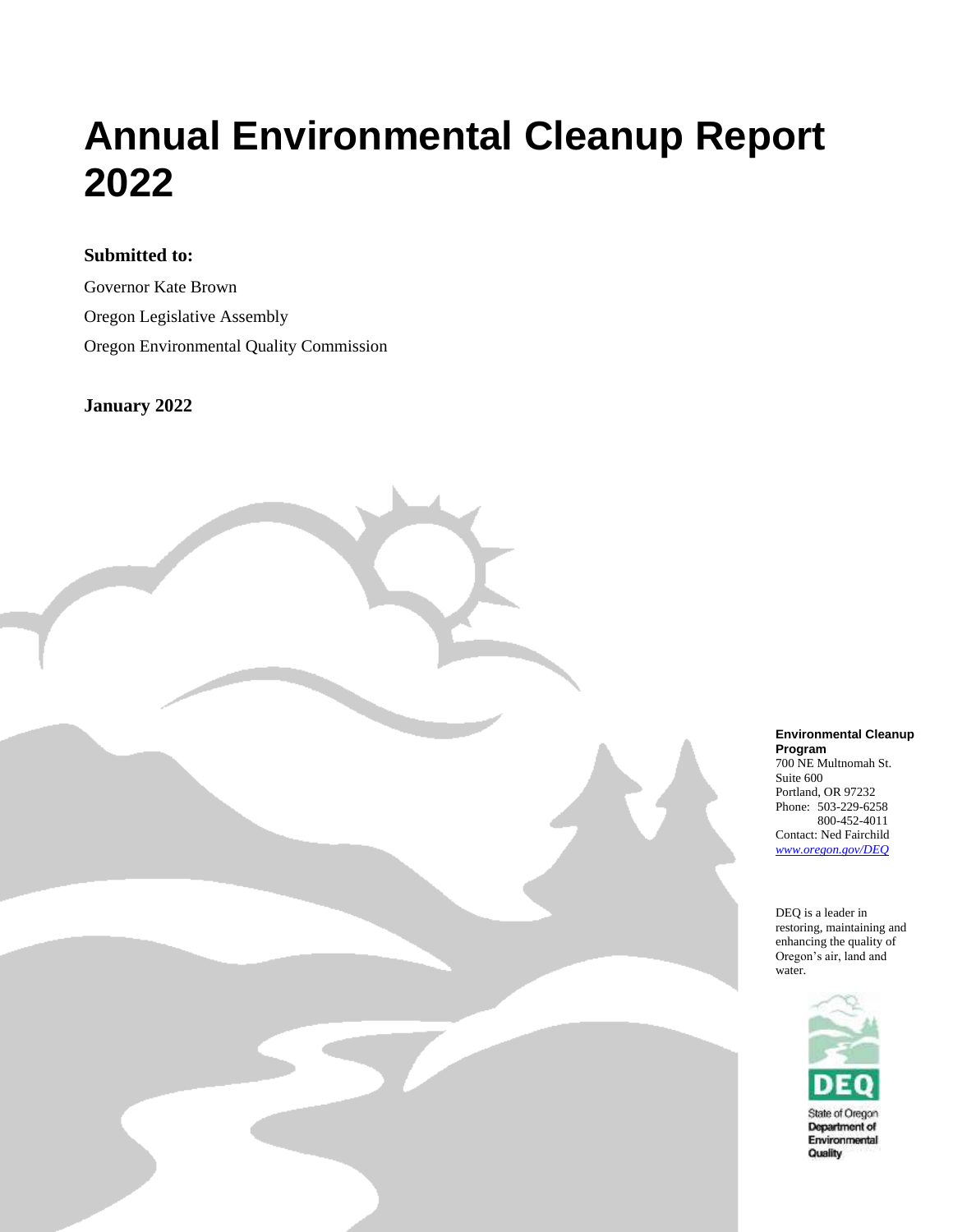This report prepared by:

Oregon Department of Environmental Quality 700 NE Multnomah Street, Suite 600 Portland, OR 97232 1-800-452-4011 [www.oregon.gov/deq](http://www.oregon.gov/deq)

> Contact: Ned Fairchild, Manager Environmental Cleanup Section 971-284-6918

#### **Alternative formats**

DEQ can provide documents in an alternate format or in a language other than English upon request. Call DEQ at 800-452 4011 or emai[l deqinfo@deq.state.or.us.](mailto:deqinfo@deq.state.or.us)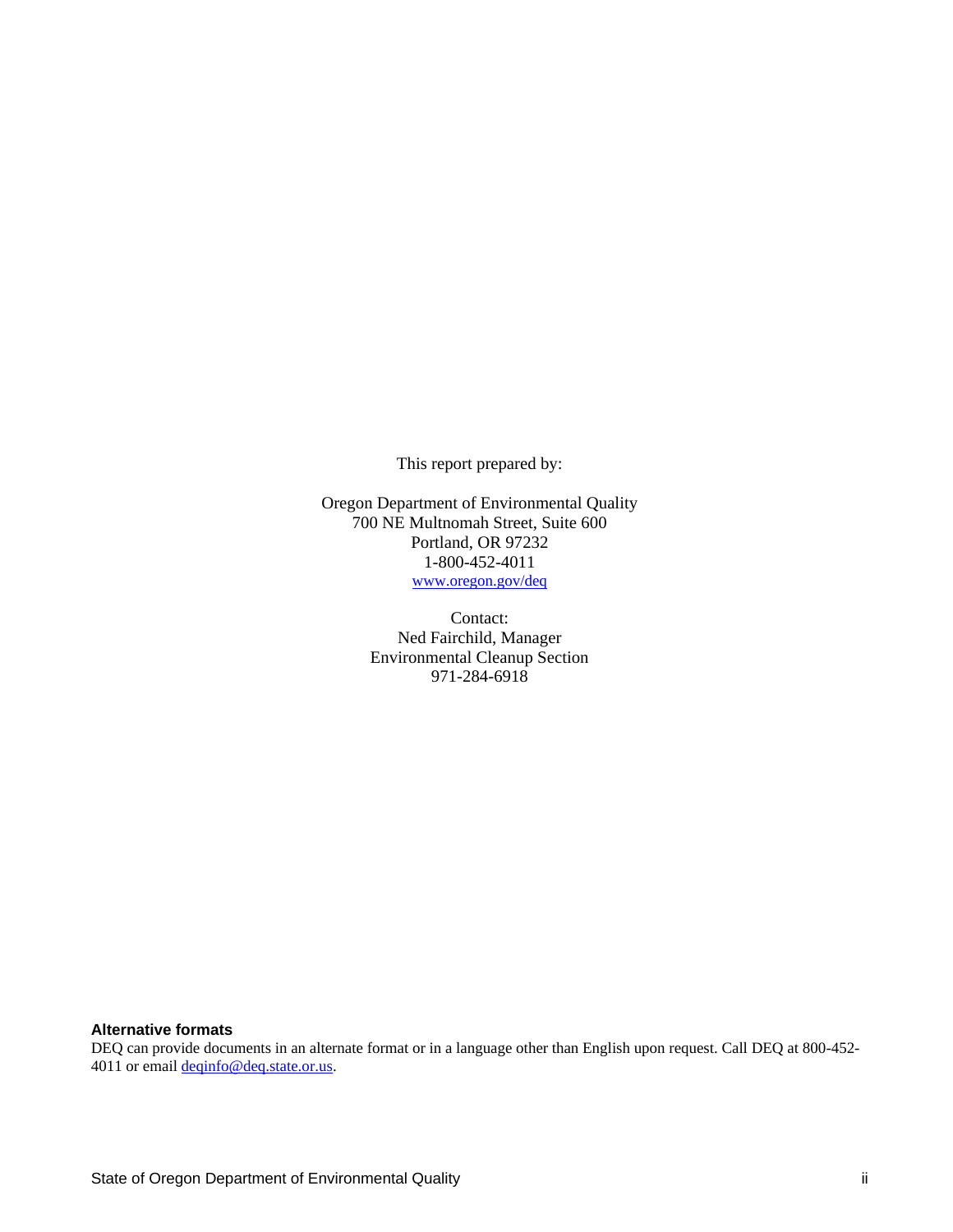# **Table of Contents**

| Cleanup Actions Initiated and Completed for Fiscal Year 2021; Forecast for Fiscal Year 2022 14 |  |
|------------------------------------------------------------------------------------------------|--|
|                                                                                                |  |
|                                                                                                |  |
|                                                                                                |  |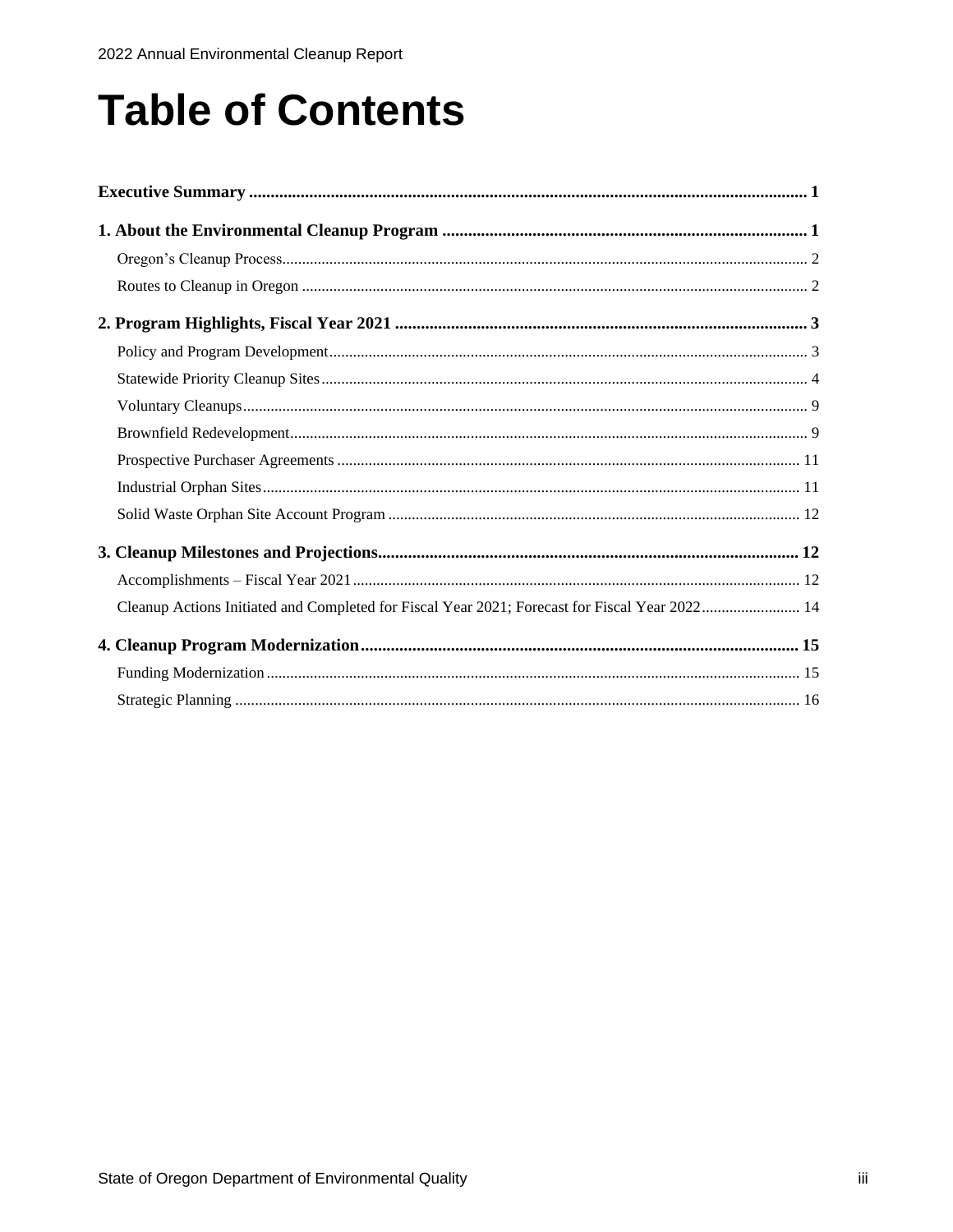## **Executive Summary**

The Oregon Department of Environmental Quality's Environmental Cleanup program protects human health and the environment by identifying, investigating, and remediating sites contaminated with hazardous substances. The program's objective is to improve sites to the point where no further cleanup action is necessary and site conditions are protective for current and future use - as inexpensively and quickly as possible.

This annual report to the Legislature describes the Environmental Cleanup program's efforts to assess, investigate, and clean up contaminated lands and help return them to productive use. Oregon Revised Statute 465.235 mandates this annual report to the Oregon Legislature, the Governor, and Oregon's Environmental Quality Commission. This report includes:

- A description of fiscal year 2021 statewide cleanup program activities and key statistics.
- A summary of Cleanup program highlights including targeted policy and program development; cleanup action summaries for sites throughout Oregon; voluntary cleanup progress; brownfields work and milestones; Prospective Purchaser Agreements; Industrial Orphan funding needs; and continuing to expand use of the Solid Waste Orphan Site Account (SWOSA).
- Cleanup program milestones and projections.
- A description of the program's plans to modernize.

Despite the ongoing COVID-19 pandemic, DEQ's Cleanup program had many successes in fiscal year 2021. These successes include targeted policy and program development, completion of numerous projects statewide, and oversight of voluntary cleanups and brownfield redevelopments. DEQ continues to return contaminated and unusable lands to productive use by helping developers, municipalities and nonprofit organizations purchase contaminated land through Prospective Purchaser Agreements.

To complement these successes, DEQ has been working hard to modernize the Environmental Cleanup program to adapt to changing circumstances. Originally modeled after EPA's Superfund Program, DEQ's Cleanup program once focused its efforts on site discovery and issuing orders to compel responsible parties to complete cleanups through a formal process. Today, much of the program's work involves parties who voluntarily seek DEQ's oversight and associated liability protection as they clean sites for redevelopment. As Oregon's population grows and its industries evolve, DEQ's Environmental Cleanup program faces new opportunities and new challenges. Former industrial sites statewide are being redeveloped for new purposes, and DEQ often works on smaller sites that require quick turnaround due to real estate transaction needs. Chemicals of emerging concern may require DEQ to change policies and evaluate new technologies in the years ahead. Meanwhile, DEQ is called to meaningfully engage residents in neighboring communities while it performs essential oversight of environmental cleanup.

Over the past two decades, revenue sources have declined while DEQ adjusted programs and responsibilities to meet changing needs and expectations. The program relies on a complex variety of revenue sources, including cost recovery, fees, federal grants, and bond sales. The program's internal systems and funding structure have remained largely the same since its inception over 30 years ago. The program is operating with fewer filled positions, despite greater pressures on staff and management.

## **1. About the Environmental Cleanup Program**

Oregon's Environmental Cleanup program:

- Discovers, evaluates and prioritizes sites contaminated with hazardous substances for further action.
- Oversees the investigation and cleanup of sites presenting significant risks to human health or the environment through voluntary cleanup, or through enforceable agreements for high priority sites.
- Assists property owners and communities in restoring productive use of contaminated sites using brownfield technical assistance and prospective purchaser agreements.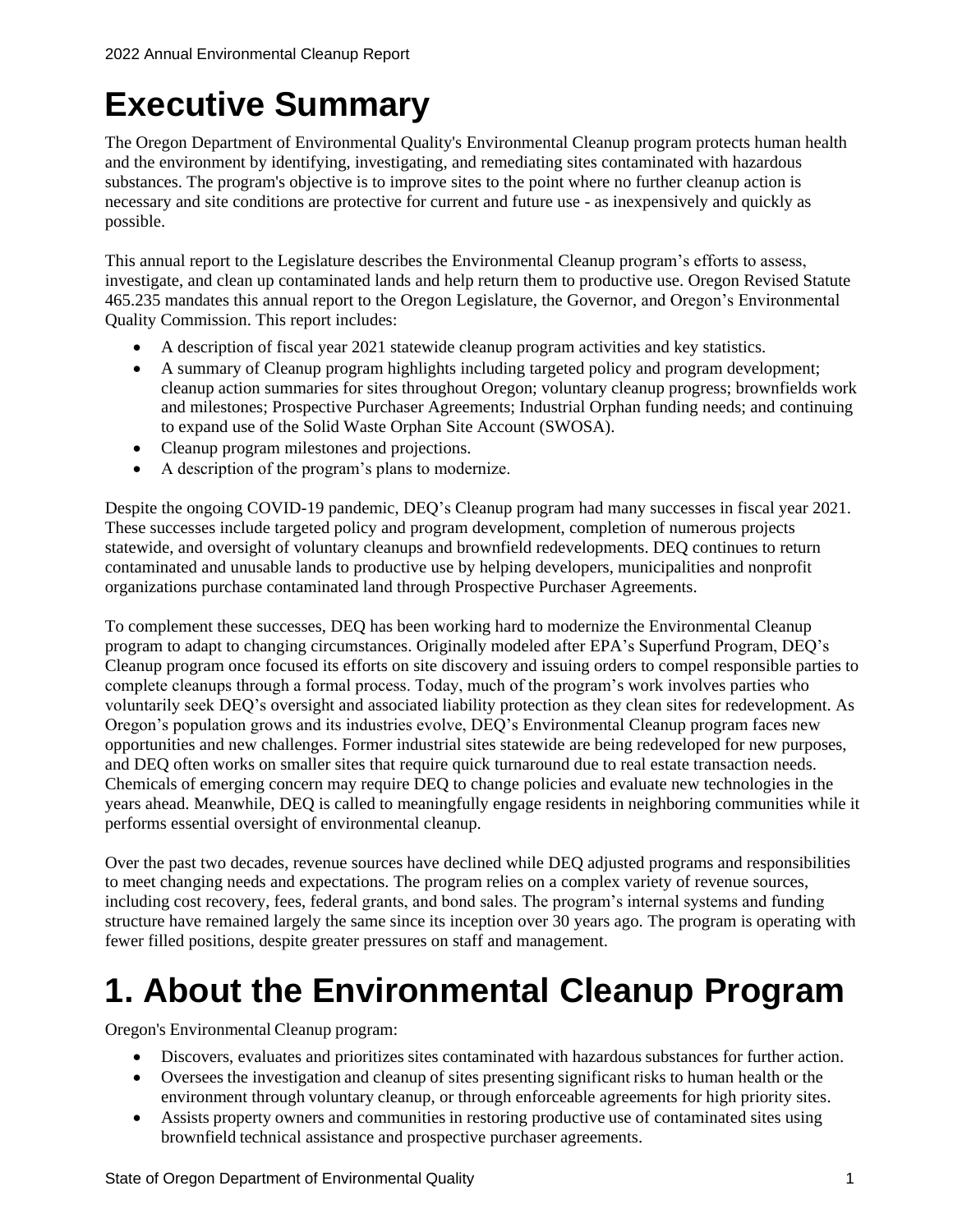• Leads the investigations and cleanups of orphan sites in cases where the responsible party is unknown, unwilling, or unable to complete necessary cleanup actions.

### **Oregon's Cleanup Process**

DEQ screens sites where hazardous substances may have been released to determine the need and priority for further action. A preliminary assessment may be conducted to investigate the presence and extent of contamination, which may involve collection of samples for laboratory testing. In the event of an emergency, a removal may be needed to immediately stabilize the site and prevent contamination.

Sites known to be contaminated proceed through a two-step investigation process to determine how (or whether) they should be cleaned up. The first step is a remedial investigation aiming to determine the full nature and extent of the contamination, evaluating risks to human health and the environment from exposure, and determining a need for a cleanup. The second step is a feasibility study evaluating various site cleanup options for sites posing unacceptable risk. Based on this information, DEQ determines what needs to be cleaned up and how it should be done.

When the necessary cleanup is relatively straightforward and simple, an initial removal action may be all that is required. However, if the cleanup is more difficult and complex, DEQ may issue a formal cleanup decision called a record of decision (ROD) after a public comment period. The resulting cleanup is called a remedial action. In addition to (or instead of) removing or treating the contamination, DEQ may install an engineering control (such as capping or fencing) to isolate the contamination or pursue an institutional control (such as administrative or legal limitation). These protective controls work to limit future activities at the site so that people and animals are not exposed to contamination.

A site receives a No Further Action (NFA) designation when DEQ determines that the site poses no significant threat to human health or the environment. This may occur at any point during the investigation and cleanup process.

### **Routes to Cleanup in Oregon**

DEQ has several options for owners and operators of contaminated property to move through the investigation and cleanup process. The most common option is voluntary cleanup. Property owners seeking a signoff from DEQ agree to have DEQ oversee their projects to ensure that their work meets regulatory requirements. Parties can choose the standard voluntary cleanup approach or independent cleanup, depending on the project's complexity and amount of oversight needed. Parties intending to purchase property with existing contamination may enter into a Prospective Purchaser Agreement with DEQ prior to purchase that describes the cleanup actions they will perform at the property in exchange for protections from liability from DEQ and third parties for any remaining contamination.

DEQ also discovers contaminated properties through site assessment. DEQ learns about potential contamination from complaints, unsolicited reports and other DEQ programs or government agencies, in addition to conducting its own inquiries. DEQ evaluates and ranks sites based on their known or potential threats. Responsible parties are encouraged to address site contamination through voluntary cleanup.

DEQ will require parties with high priority sites to conduct investigation and cleanup under the terms of a legally enforceable order.

DEQ may designate the site an orphan and conduct the cleanup of high priority sites using limited, dedicated orphan funds where responsible parties are unknown, unable or unwilling to perform a cleanup.

DEQ may also address qualifying contaminated dry cleaner sites through a separate account funded by fees paid by eligible dry cleaning facility owner/operators. However, funds are very limited, and DEQ is reevaluating the viability of the program.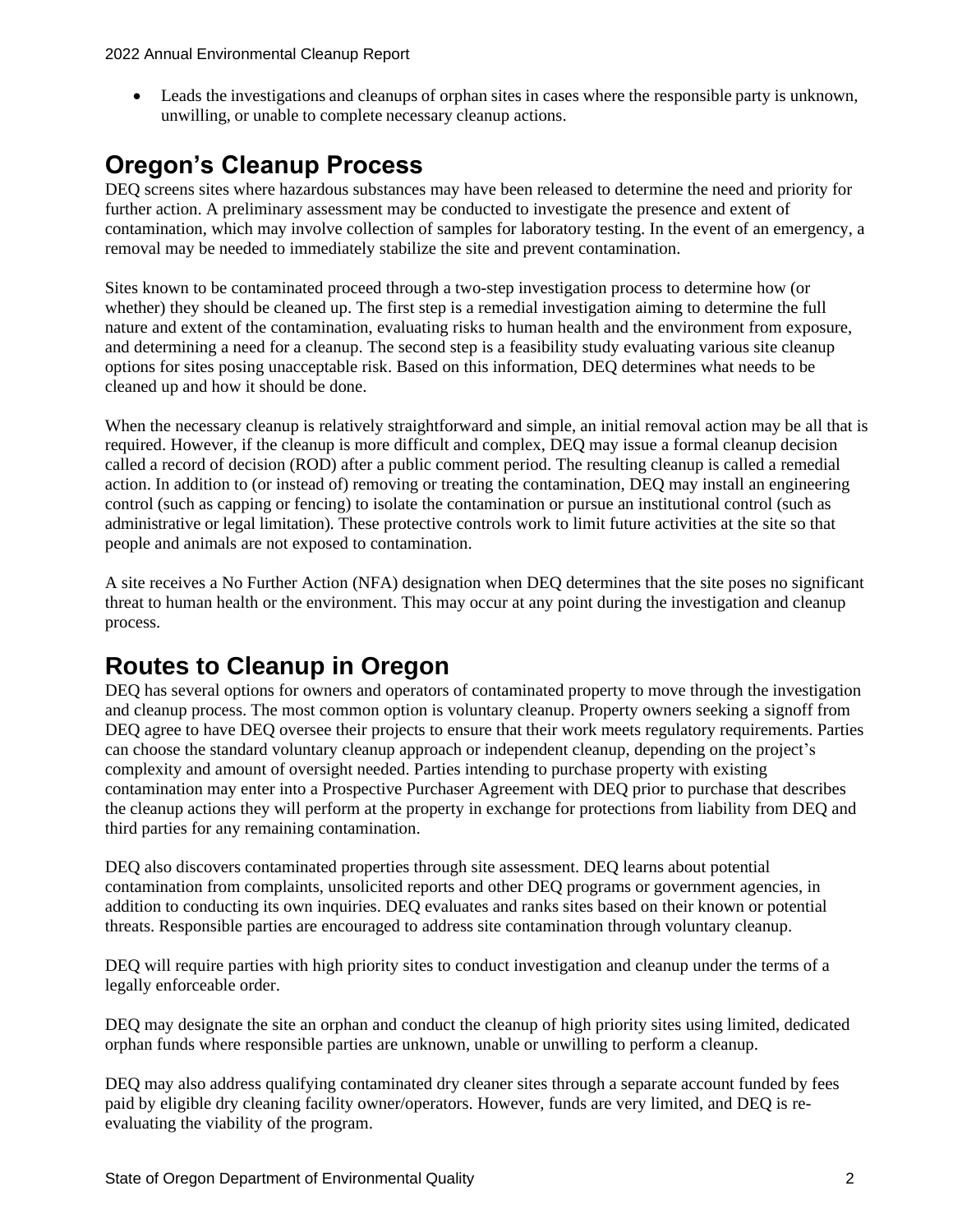Other types of cleanups are conducted under separate statutory authority. For example, DEQ's Cleanup program addresses petroleum releases from underground storage tanks while meeting additional federal and state requirements. Additionally, DEQ's Emergency Response program ensures new hazardous material spills are immediately cleaned up by the responsible party.

## **2. Program Highlights, Fiscal Year 2021**

DEQ's Environmental Cleanup program had many successes in fiscal year 2021 but was impacted along with the rest of the State by the ongoing global pandemic, substantial social changes, and staff shortages. The program did continue its core work, shifting quickly to teleworking and other adjustments required by the pandemic. Progress was made on targeted policy and program development; DEQ-lead cleanup actions for sites throughout Oregon; voluntary cleanup; brownfields work and milestones; Prospective Purchaser Agreements; Industrial Orphan funding needs; and continuing to expand use of the Solid Waste Orphan Site Account (SWOSA).

### **Policy and Program Development**

### **Fiscal Framework Project**

DEQ evaluated the Cleanup program's funding structure and developed a summary of program funding areas, a timeline of significant program milestones, and initial recommendations on how to improve program financial stability in the medium and long term. Based on these findings, the program developed standard rates for streamlined invoicing, which will allow a transition to better overall financial tools and processes in upcoming years. This will allow more accurate budget assessments in upcoming strategic planning initiatives as described in Section 4 of this report.

### **Solid Waste Orphan Site Account Program**

The Solid Waste Orphan Site Account (SWOSA) program helps pay for removal or remedial action of hazardous substances at qualifying "orphaned" domestic solid waste disposal sites. Generally, there are two kinds of sites that qualify for SWOSA funding: (1) a local government owned or operated domestic solid waste disposal site (ex: a municipal landfill), or (2) a privately owned or operated domestic solid waste disposal site for which DEQ determines parties responsible for contamination are unknown, unwilling, or unable to undertake removal or remedial action (ex: a privately-owned abandoned landfill or an illegal dump site).

In an effort to bolster the SWOSA program, the 2021 Legislature approved making two limited duration SWOSA-focused positions permanent within the Cleanup program. DEQ now retains a SWOSA Site Assessment Project Manager and a SWOSA Procurement and Contract Specialist dedicated to implementing the SWOSA program. These staff have been instrumental in developing the SWOSA Program Manual – a policy guidance document used to help manage SWOSA sites – with the effect of increasing the number of active SWOSA-funded cleanup project sites. Additionally, DEQ has developed a site ranking tool to prioritize abandoned sites for potential SWOSA funding. The ranking tool considers public health, the environment, and environmental justice factors to rank sites based on priority. After funding a program record number of orphan cleanups, the SWOSA program is now poised to fund a statewide site assessment initiative to address backlogged cleanup sites.

### **Heating Oil Tank Program**

New policy development is planned for next fiscal year to address increasing discoveries of oil impacts to old building foundations and concern about ongoing leaks from aging active tank infrastructure. Project activity levels in 2021 remained lower than 2019, limiting DEQ's ability to increase program development work this year.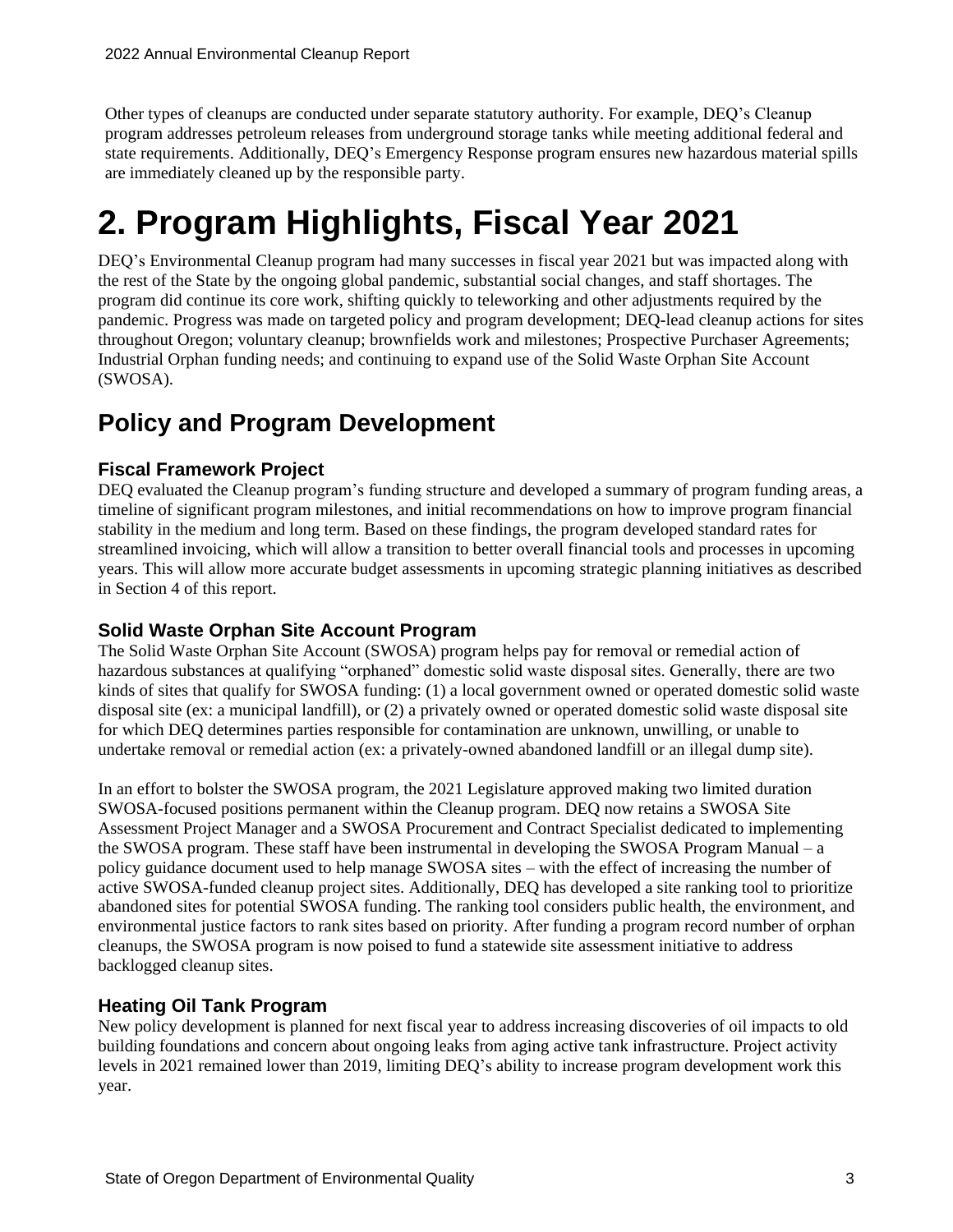### **Internal Management Directives (IMDs)**

DEQ did not complete any new IMDs in 2021 because of considerable staffing challenges including manager turnover and several unsuccessful recruitments for the both the Cleanup and Leaking Underground Storage Tank (LUST) Program Coordinator positions. However, DEQ is working on several IMDs with the goal of finalizing them next fiscal year, including:

- *Vapor Intrusion Guidance*
- *Guidance for Sites with Suspected PFAS Contamination*

### **DEQ and Oregon Health Authority (OHA) Workgroup**

In 2021, the Cleanup program continued the DEQ-OHA Cleanup Workgroup, which provides for consistent collaboration between DEQ and Oregon Health Authority to address mutual interests and issues related to cleanup and disposal sites in Oregon. For the fiscal year, this workgroup primarily focused on emerging contaminants of concern with particular interest in per- and polyfluoroalkyl substances (PFAS). OHA developed health advisory levels for four PFAS chemicals in consultation with DEQ's Cleanup program and Drinking Water program. DEQ is developing more robust guidance for how to address PFAS until PFAS becomes regulated under federal frameworks.

### **Site Assessment Program Enhancement**

DEQ is modernizing an element of the Site Assessment program to more effectively identify sites where contamination may be present by developing a new groundwater (GW) vulnerability model. The DEQ Cleanup program is collaborating with the United States Environmental Protection Agency (EPA) to fund and manage GW model development through the Preliminary Assessment/Site Investigation grant. The new GW vulnerability model will improve Site Assessment program efficiency and viability by strategically focusing our resources on sites posing the most significant risks.

In fiscal year 2021, DEQ used modeling techniques in combination with Geographic Information System (GIS) data to predict the probability of contamination being present in groundwater. In the first phase of this project, DEQ conducted literature reviews on previous groundwater vulnerability models and summarized available data of interest based on hydrological parameters likely to impact groundwater. DEQ's GW model provided support for EPA selection of GW sampling sites. In turn, data from these sampling sites will be incorporated into the model to improve how the model identifies vulnerable GW areas.

### **Statewide Priority Cleanup Sites**

In fiscal year 2021, DEQ made significant progress on the following cleanup sites, organized by region: **Northwest Region**

- Willamette River Downtown and Upriver Reaches, Portland
- Former Time Oil Company, Portland
- Willamette Cove Uplands, Portland
- Bradford Island, Columbia River
- Scappoose Bay/Multnomah Channel, St. Helens
- Astoria Marine Construction Company, Astoria

#### **Western Region**

- J.H. Baxter, Eugene
- Catastrophic Underground Storage Tank Leak, Monmouth
- Millpond Crossing, Philomath
- East Corvallis Study Area, Corvallis
- East Salem Groundwater Investigation, Salem

#### **Eastern Region**

• Owyhee Basin/Jordan Creek Site Inspection, Malheur County

State of Oregon Department of Environmental Quality **4** 4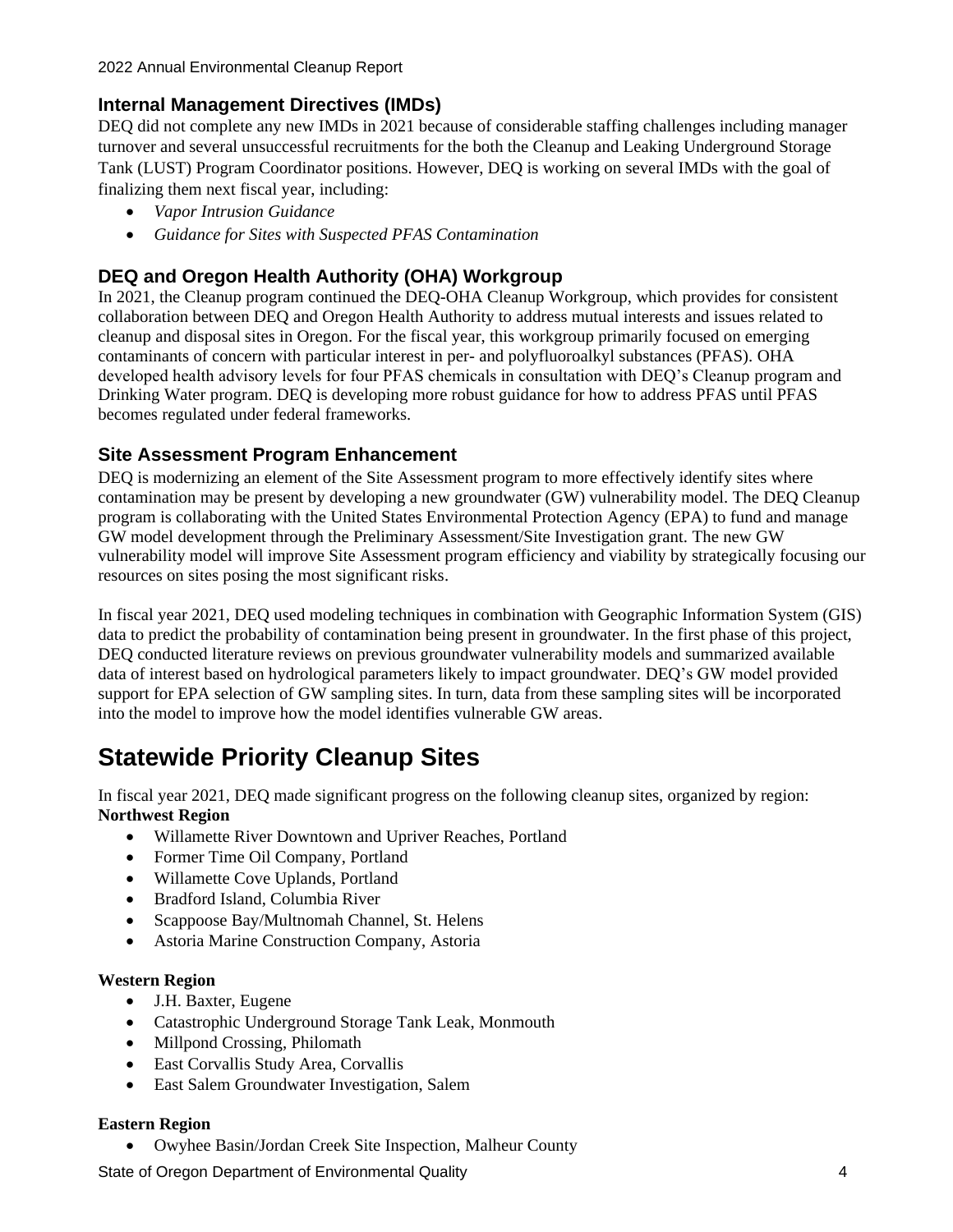- Pesticide Aerial Applicator Sites, Ontario and Vale Airports
- Kingsley AFB PFAS Investigations, Klamath Falls
- North Ridge Estates Operable Unit 1, Klamath County

### **Willamette River Downtown and Upriver Reaches, Portland**

Since 1991, DEQ has been involved in multiple investigations and cleanups along the Willamette River Downtown and Upriver Reaches. The Willamette River Downtown Reach extends from approximately the Broadway Bridge to the Sellwood Bridge and is just upriver of the Portland Harbor Superfund Site. The Upriver Reach extends south from approximately the Sellwood Bridge to Willamette Falls in Oregon City.

DEQ continues to oversee five targeted sediment investigations along the Downtown Reach. The goal of the investigations is to determine if a cleanup is needed. DEQ is partnering with local governments and responsible parties to complete three investigations, using Industrial Orphan funds to investigate the fourth, and pursuing potentially responsible parties to investigate the fifth site.

In addition to the direct benefits, these cleanup actions reduce the potential for recontamination of the nearby Portland Harbor Superfund Site from resuspension of contaminated sediment within these reaches. DEQ is coordinating with EPA to identify, prioritize and cleanup sites in these reaches prior to the initiation of remedial actions in the Portland Harbor Superfund Site.

During the reporting period DEQ completed planning for an investigation in the Upriver Reach, being funded through a grant from EPA. The scope of the study included collection of 44 sediment samples for analysis to determine ambient dioxin/furan concentrations in sediment. Fieldwork was completed in August 2021 and the report is expected to be issued in first quarter 2022.

### **Former Time Oil Company, Portland**

The former Time Oil site, now known as TOC Holdings, declared bankruptcy in early 2017 with property responsibility assigned to a Chapter 7 Trustee by the US Bankruptcy Court, Western District of Washington. In 2020, a business entity expressed interest in purchasing this riverfront property, located in the Portland Harbor Superfund Site. DEQ assisted the prospective purchaser by providing site environmental information requested during their due diligence process. In 2021, DEQ successfully negotiated a Prospective Purchaser Agreement (PPA) (see below for more information on PPAs) with the prospective purchaser. The scope of work includes significant remedial action to address legacy contaminants and upgrades to the stormwater system. This PPA was released for public review and comment during the month of October 2021. DEQ is assessing public comments, including those submitted by EPA and will determine whether modifications to the PPA are warranted.

### **Willamette Cove Uplands, Portland**

DEQ has selected a cleanup remedy to restore a portion of the Willamette Cove property for use as a nature park planned by Metro. The riverfront property stretching 3,000 feet on the northeast bank of the Willamette River in the St. Johns area has a history of development and use spanning over 100 years. Soil contamination throughout the approximately 20-acre upland area exceeds acceptable levels for both human health and the environment, including elevated levels of dioxins and furans, metals, polycyclic aromatic hydrocarbons (PAHs), and PCBs.

Following a six-month public comment period on the recommended cleanup plan and consideration of public comments, DEQ issued its ROD for the cleanup in March 2021. Under the cleanup plan, highly contaminated hot spots will be excavated and disposed offsite at a permitted landfill, and remaining contamination above riskbased levels will be consolidated and contained under an engineered cap. Based on input received, DEQ has also incorporated a contingency remedy in the final cleanup plan to provide flexibility as Metro finalizes its vision in developing the property into a nature park. The contingency remedy allows Metro to remove additional contaminated soil and take it offsite for disposal at a waste facility. Finally, cleanup of the riverbank and in-water area will be implemented by EPA as part of the Portland Harbor Superfund Site.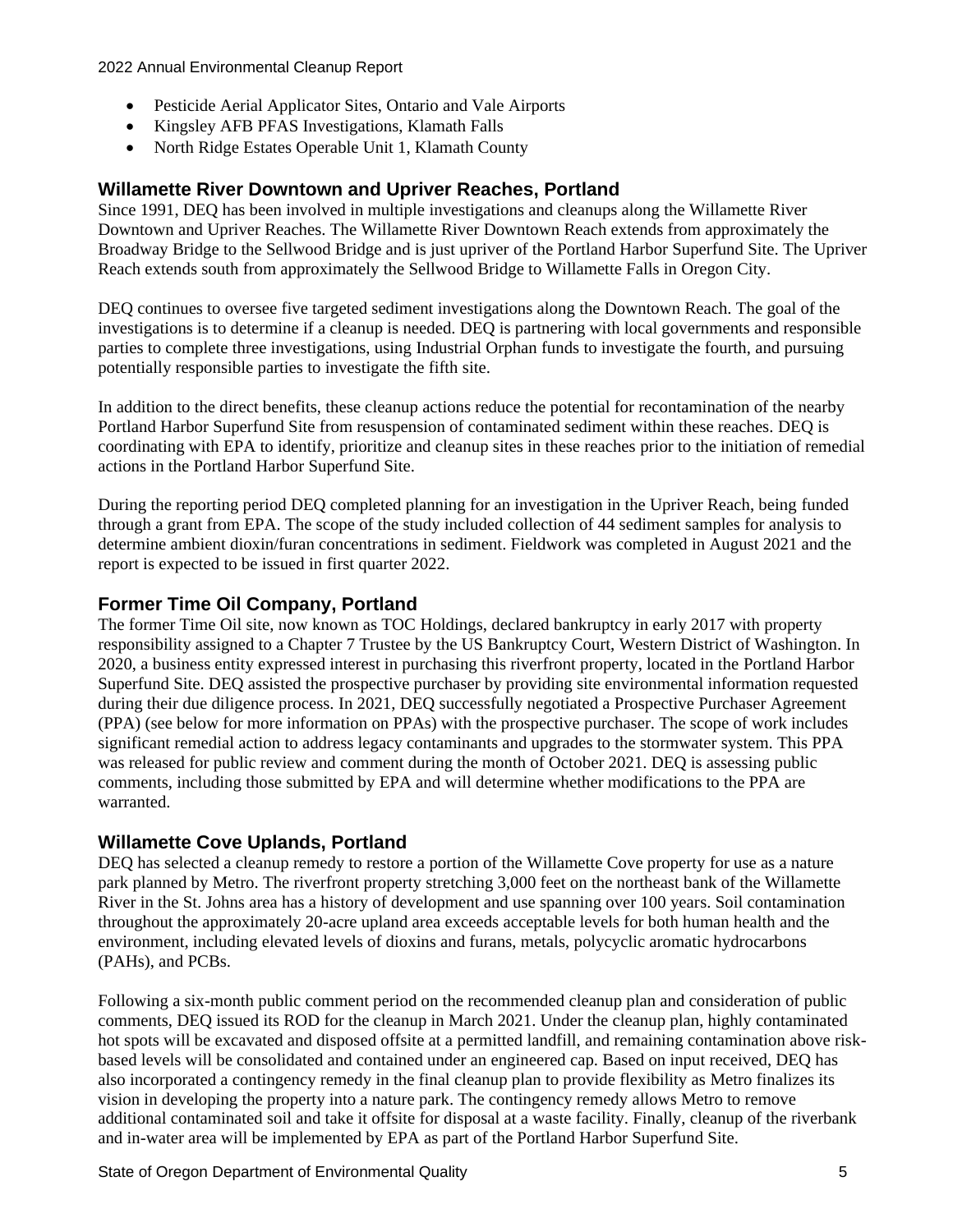### **Bradford Island, Columbia River**

In February 2021, DEQ submitted a joint letter with the Yakama Nation and Washington State Department of Ecology to the EPA administrator, requesting that EPA place the Bradford Island site on the National Priorities List (NPL) (aka Superfund), which would allow EPA to use federal funding and begin cleanup activities in concert with DEQ. In September 2021, EPA announced it would propose adding Bradford Island to the NPL. This significant site on the Columbia River is contaminated with polychlorinated biphenyls (PCBs), despite past efforts to remove known sources of contamination. PCBs continue to be present at high concentrations in fish.

### **Scappoose Bay/Multnomah Channel, St. Helens**

Scappoose Bay enters the Multnomah Channel by the town of St. Helens in Columbia County. Industrial use of this area primarily consisted of the manufacturing of wood products including paper, plywood, fiberboard and treated lumber. Significant levels of hazardous substances have been identified at three former industrial sites in Scappoose Bay: the Armstrong World Industries fiberboard plant, Pope & Talbot creosote treating facility, and Boise Cascade paper mill. DEQ initiated feasibility studies in 2020 for the contaminated sediments at all three sites.

Based on review of the feasibility study for the former Boise mill site, DEQ selected a preferred remedy for sediment cleanup in Scappoose Bay and the Multnomah Channel and is currently preparing a draft Record of Decision (ROD) for public comment. DEQ will use the results of the feasibility studies along with public input to select cleanup remedies for the Armstrong and Pope & Talbot sites. DEQ is working closely with the City of St Helens, Port of Columbia County and Oregon Department of State Lands to ensure that the remedies will be compatible with current and future land and marine use. DEQ has also engaged interested tribes at the Armstrong World Industries site to support an ongoing cultural resources assessment and data gaps investigation.

### **Astoria Marine Construction Company, Astoria**

The Astoria Marine Construction Company (AMCCO) manufactured and repaired wooden-hulled fishing and ferryboats, tugboats, and yachts beginning in 1924. During World War II, the shipyard expanded operations for construction of military vessels which continued through the Korean War. During the peak production period from 1940 to 1960, the facility employed more than 400 full-time workers. In the 1960s, work for the U.S. Navy decreased and operations transitioned to fishing and tugboat repair. After 1985, business primarily involved repairs of fishing boats.

EPA conducted environmental investigations in the early 2000s on and around the AMCCO site. Investigations found contamination in soil and nearby riverbed sediment in the Lewis and Clark River near the mouth of the Columbia River. Based on those findings, EPA initiated efforts to place the facility on the NPL to guide cleanup under EPA's Superfund program. In 2012, an agreement deferred the site listing and EPA transferred site management to DEQ.

In coordination with AMCCO, tribal governments, and a community advisory group, DEQ selected the cleanup remedy and issued the ROD in 2017 and entered into a settlement agreement with AMCCO in 2018. A natural resource restoration plan was agreed upon to satisfy conditions of EPA's deferral agreement. AMCCO completed all major remedy construction activities during the spring and summer of 2020. These included demolition of onsite buildings and structures, excavation of contaminated sediments in marine ways, and upland soil hot spot removal for offsite landfill disposal. The property was winterized and work resumed summer of 2021 including restoration of the levee, construction of a stormwater system and capping of the upland area. Construction completion is anticipated in 2022. After cleanup is complete, DEQ will issue a certification of completion documenting that terms of the 2018 settlement agreement between AMCCO and DEQ have been met.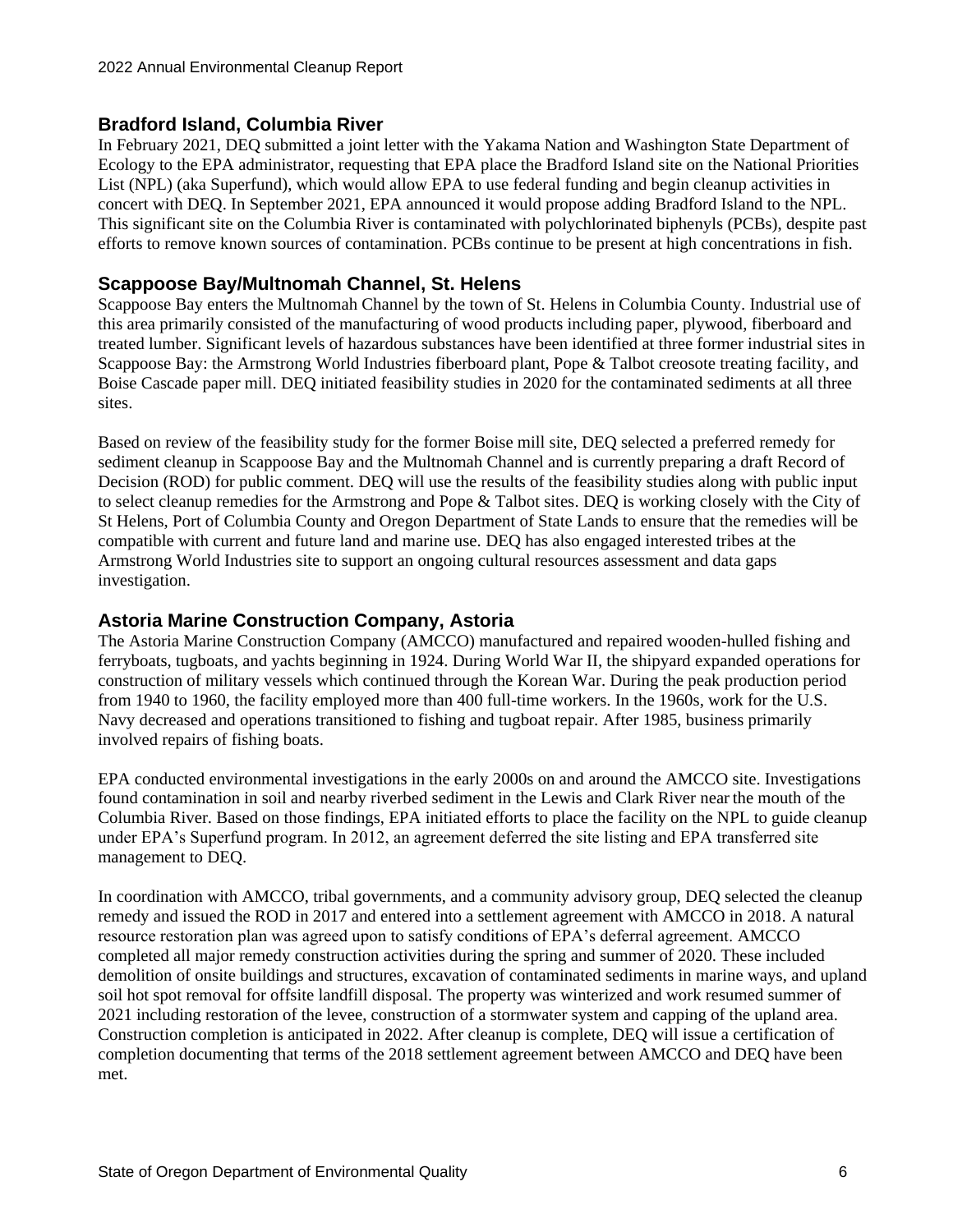### **J.H. Baxter, Eugene**

The 31-acre site in Eugene has been an active wood treatment facility since the early 1940s. Historical spills and operational practices have resulted in soil and groundwater contamination and air emissions concerns. Over the years, DEQ and the Lane Regional Air Protection Agency (LRAPA) have investigated the facility and issued numerous enforcement actions and required cleanup measures. In October 2019, DEQ completed a cleanup plan and issued the formal ROD which required offsite sampling and other remedial actions on the property. In 2019, LRAPA included J.H. Baxter in the first group of facilities in Lane County to go through the Cleaner Air Oregon process.

DEQ received results from eight off-site soil samples required under the October 2019 ROD. Four results, including one in the Bethel Neighborhood directly north of the facility and three stormwater ditch locations indicated elevated levels of dioxins, a group of toxic chemicals that can be associated with wood-treating chemicals. Oregon Health Authority (OHA) reviewed these draft results and determined the dioxin levels represent a low public health risk. However, the levels in those four samples exceeded DEQ's standard residential cleanup levels. Additional soil sampling in residential yards near the Baxter facility is currently underway to better understand the extent of the issue and if cleanup is necessary. Sampling will continue into 2022 and a final report detailing the sampling results is expected by early summer.

DEQ has formed a collaborative governance team including LRAPA, OHA, and several local agencies and organizations to investigate the sources and extent of the contamination. OHA will also participate to further evaluate any potential health risks to the community. Additionally, a community engagement group comprised of community members interested in the J.H. Baxter facility has been formed. This group will work closely with the collaborative governance team to help inform the investigation and share information with the general community.

### **Catastrophic Underground Storage Tank Leak, Monmouth**

In April 2021, 14,000 gallons of gasoline leaked from an underground storage tank system at the 76 Gas Station at Highway 99 and Main Street in Philomath. The gasoline leak contaminated soil and groundwater and entered the City's sewer system, affecting several nearby businesses. DEQ staff worked with the City of Philomath and Polk County Fire District No. 1 to ensure public safety and cleanup of the gasoline. With DEQ oversight, the City and its contractors conducted indoor air testing, drinking water sampling, wastewater treatment plant sampling, and soil sampling. Owners of the 76 Gas Station demolished the gas station and convenience store, removed the underground storage tanks, and excavated nearly 16,000 tons of petroleum-impacted soil in May 2021. DEQ continues to oversee the cleanup and is working with the responsible party to develop a work plan to conduct additional site assessment. DEQ conducted this cleanup under a joint effort between the Emergency Response, Underground Storage Tank and Leaking Underground Storage Tank programs.

### **Millpond Crossing, Philomath**

MPC Builders LLC – the developer of Millpond Crossing, a subdivision at the former Philomath Mill site, is investigating methane that has been found in soil gas near homes. Methane is flammable and in confined spaces can cause an explosion or displace oxygen. The former Philomath Mill site operated under various names between 1955 and 1998 and had two large log ponds. The ponds were filled with wood waste and rock during the 1980s. The developer has built about 60 homes and has plans for 169 in total. Prior site assessment activities identified buried decaying organic material within the former log ponds that is generating gases, including methane.

DEQ recommended in early June 2021 that the City of Philomath pause new construction of any additional homes until the developer has completed the methane investigation and, if necessary, fully implements a methane mitigation plan. The planned investigation will help determine what additional measures may be necessary to manage the methane in the future. An agreement was reached between the developer and DEQ in July 2021, requiring a complete and thorough methane investigation.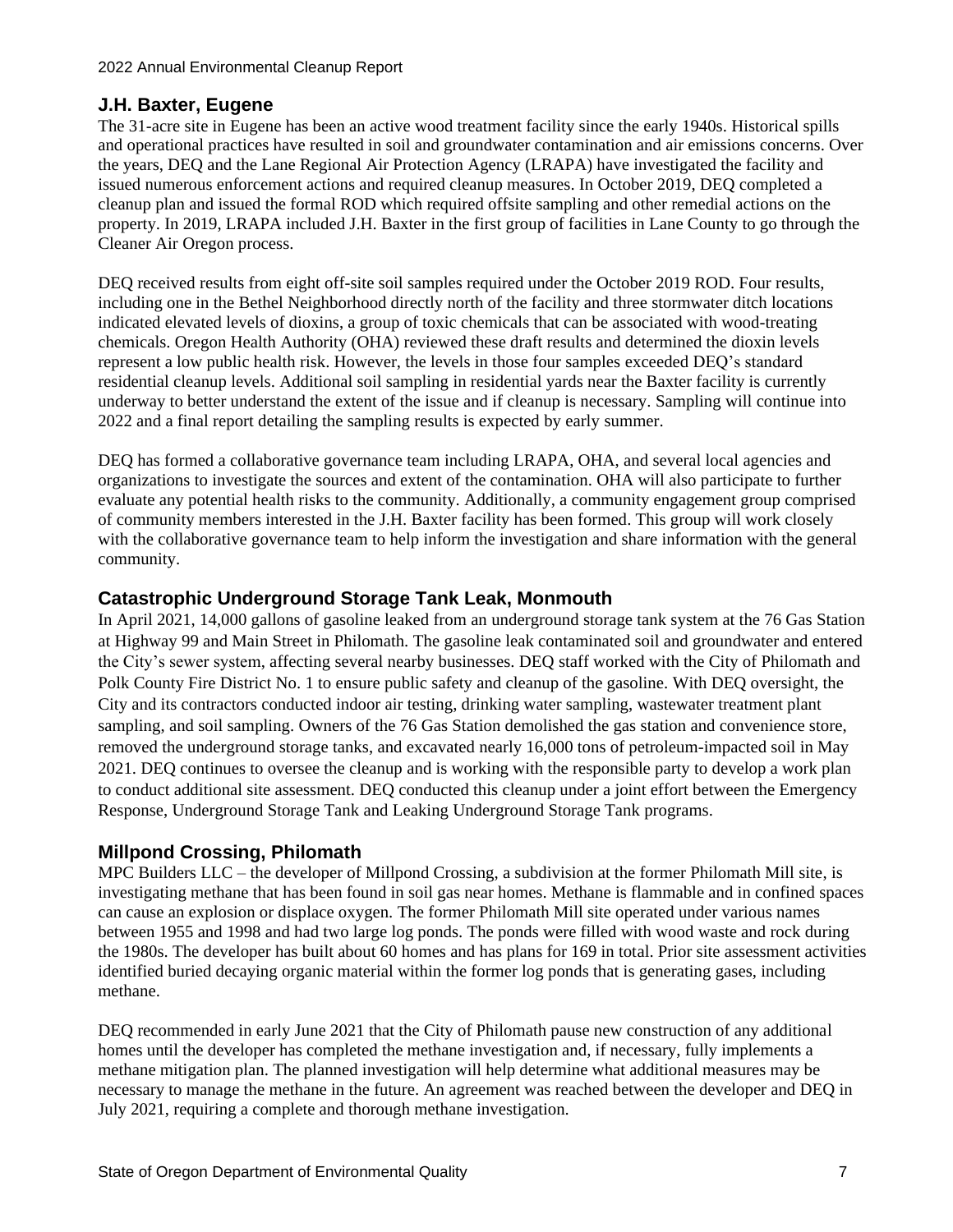### **East Corvallis Study Area, Corvallis**

In January 2020, chlorinated solvents were detected in water from a private well located near the City of Corvallis wastewater treatment plant. DEQ has been working with the property owner to determine the source of the chlorinated solvents. DEQ and EPA developed a sampling and analysis plan and collected groundwater samples from several wells in the area in October 2020. Chlorinated solvents were present in several of the wells that were sampled. Based on the sampling results, DEQ and EPA have been planning an expanded site investigation to further delineate the extent of contamination and to identify potential sources of the chlorinated solvents. The expanded site investigation is scheduled for 2022 field season.

### **East Salem Groundwater Investigation, Salem**

Throughout fiscal year 2021, DEQ has been working with EPA to investigate the extent of contaminated groundwater and determine potential sources in the East Salem area. A GIS groundwater model was used to identify potential sampling areas. The model examined key predictor variables for the contamination of groundwater wells. Parameters used for predicting the likelihood of contamination included saturated hydraulic conductivity, slope, and precipitation. Based on DEQ's assessment and a review of EPA's potential target areas, the East Salem target area was determined to be the highest probability for the likelihood of groundwater contamination. Domestic well locations in east Salem were overlaid with datasets including proximity to known cleanup and hazardous waste sites, environmental justice priority areas, and potential polyfluoroalkyl substances (PFAS) sources. Based on the response to well access outreach, up to 100 wells may be selected across the sampling areas. The site investigation is planned for the 2022 field season.

### **Owyhee Basin/Jordan Creek Site Inspection, Malheur County**

In fiscal year 2021, Oregon DEQ, Idaho DEQ, and EPA continue to complete additional investigations focused on potential sources of mercury to the Owyhee River and Jordan Creek areas. These areas have elevated mercury levels in surface water and sediment, along with a current public fish advisory for mercury. The most significant source is likely Jordan Creek, which drains to the Owyhee River several miles upstream of the Owyhee reservoir. Jordan Creek collects most, if not all the drainage from the Owyhee Mining District (aka Silver City Mining District) in Idaho. During the reporting period, DEQ developed and began implementing a sampling and analysis plan and will continue implementation into 2022.

### **Pesticide Aerial Applicator Sites, Ontario and Vale Airports**

DEQ's Hazardous Waste and Cleanup programs have been working with Oregon Department of Agriculture on investigating an aerial applicator business that conducted pesticide mixing and storage operations at two airport locations in Ontario and Vale. The responsible party abandoned waste containers, totes, and drums with used and unused pesticide products and have contaminated soil and water from spills and poor housekeeping practices.

Based on the abandoned and unsecured nature of the pesticide waste and potential impacts to drinking water wells from spills at the locations, DEQ requested assistance from EPA's removal, site assessment, and pesticide programs. DEQ is currently working with EPA, the cities, local authorities, and responsible parties to address the impacts. Following removal and appropriate disposal of the pesticide waste and impacted soil, EPA and DEQ's Site Assessment program will look to conduct additional assessment at both locations to determine if further cleanup may be needed to protect city water sources. Aerial applicator sites and other pesticide spill locations in Eastern Region have seen an increase in activity over the last couple of years and can be complex as there is an overlap with multiple state and federal agencies and programs.

### **Kingsley AFB PFAS Investigations, Klamath Falls**

DEQ continues to work with the Air National Guard (ANG) on potential PFAS releases at Kingsley Field Air National Guard Base in Klamath Falls. In 2015, DEQ completed a Preliminary Assessment (PA) to identify potential areas of Kingsley Field that were used as fire training areas or saw use of aqueous film forming foam since 1970. Eight potential areas of concern were identified during the PA and recommended for sampling. A Site Inspection (SI) was performed at Kingsley Field in May 2018 which included sampling soil, groundwater, and/or surface water for PFAS.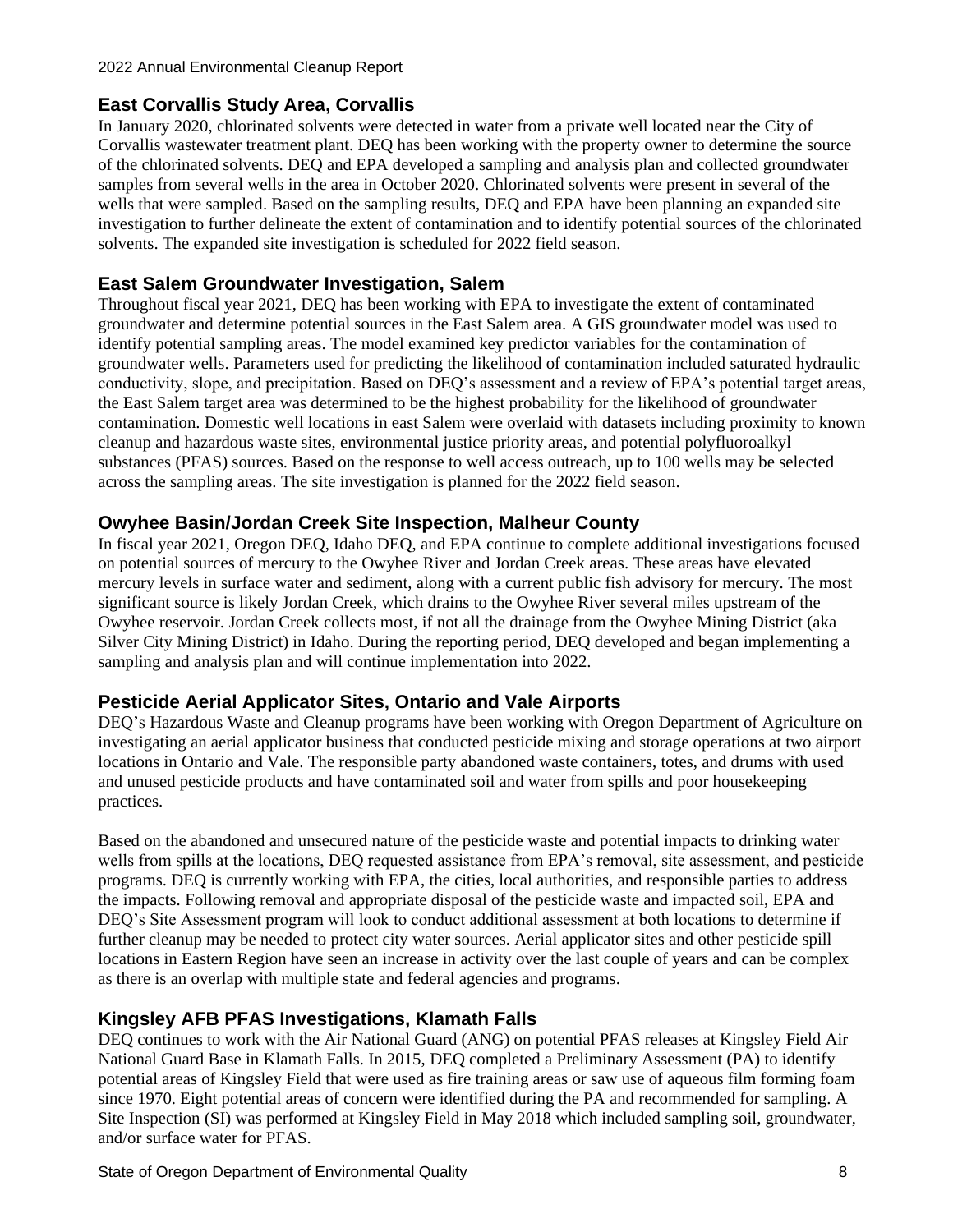PFAS was detected above the laboratory detection limits in the soil, groundwater, sediment, and surface water samples collected during the SI. Groundwater samples collected from five monitoring wells were at concentrations exceeding the 70-nanograms per liter (ng/L) EPA drinking water health advisory.

In 2021, ANG is working on collecting samples from approximately 11 properties to determine if there have been any off-site impacts to drinking water.

### **North Ridge Estates Operable Unit 1, Klamath County**

The North Ridge Estates Superfund Site is a residential subdivision located three miles north of Klamath Falls, Oregon. Operable Unit 1 encompasses the footprint of a former Marine Recuperation Barracks impacted by asbestos-containing materials. About 360,000 cubic yards of asbestos and asbestos contaminated soils were excavated to approximately two feet below grade from the 125-acre site from 2016 to 2018. Excavated asbestos and asbestos-contaminated soils were consolidated into two on-site repositories. Following the removal of the contaminated materials, EPA placed a two-foot protective cap over the excavated portions of site. The cleanup successfully restored the site to productive use as a residential neighborhood, protecting current and future residents from asbestos contamination. Operable Unit 1 was proposed for delisting from the NPL in May 2021. DEQ will complete future operation and maintenance of the cleanup using Industrial Orphan funds.

### **Voluntary Cleanups**

The 1991 Oregon Legislature authorized a Voluntary Cleanup program (VCP) to provide DEQ oversight to willing parties for investigating and cleaning up contamination from their properties. This cooperative approach helps parties proceed efficiently and meet funding and redevelopment deadlines. In 1999, DEQ added a second VCP pathway - independent cleanup - which allows parties to complete their own remedial actions with limited or no DEQ oversight. The independent cleanup option is available for relatively simple and moderately contaminated sites that may exceed acceptable risk levels but do not pose significant threats to human health or the environment. As of June 2021, over 1,500 sites were active in the VCP. Since 1991, the VCP has issued No Further Action (NFA) decisions for over 1,300 sites.

### **Brownfield Redevelopment**

A brownfield is a vacant or underused property where actual or perceived contamination hinders the site's expansion or redevelopment. These are often highly visible eyesores where uncertainty about potential cleanup liability has derailed opportunities to bring new site uses and jobs that would revitalize a community's health and vitality. Nearly every community has brownfields. They are vacant lots we drive by daily, the piles of polluted dirt behind rusting chain-link fences, abandoned storefronts along our main streets. Community-led and agency-supported cleanup and reuse of these properties can cure blight, increase local property tax bases, provide jobs, address environmental justice issues, help meet Oregon's land use goals, and enhance public health and the environment.

In fiscal year 2021, DEQ provided technical assistance to 16 local governments/public economic development agencies that received EPA brownfield planning, site assessment, or cleanup grants. DEQ used about \$131,000 in EPA grant funds at eight brownfields to conduct site investigations and explain further-action recommendations (or make NFA decisions). Three of the brownfields (King Salvage, Carol Glover BP, and Sammy's Place) are properties that were foreclosed by Lincoln, Yamhill, and Tillamook counties and used multiple brownfield funding sources. King Salvage and Sammy's Place leveraged DEQ Solid Waste Orphan Account funding to remove hazardous substances associated with solid waste prior to conducting the brownfield site investigation. The King Salvage site also used EPA Brownfield Coalition grant and Business Oregon brownfield funding to address legacy contamination. The Carol Glover BP site is using Business Oregon's Revolving Loan Fund to complete tank removal and site remediation.

In addition, DEQ provided assistance to support a small business in an economically distressed and rural community. The Blue Mountain Ranchers Supply site in Prairie City was a former gasoline station and bulk plant that was vacant from the mid-1980s to the mid-2010s. An engineering firm acquired the property to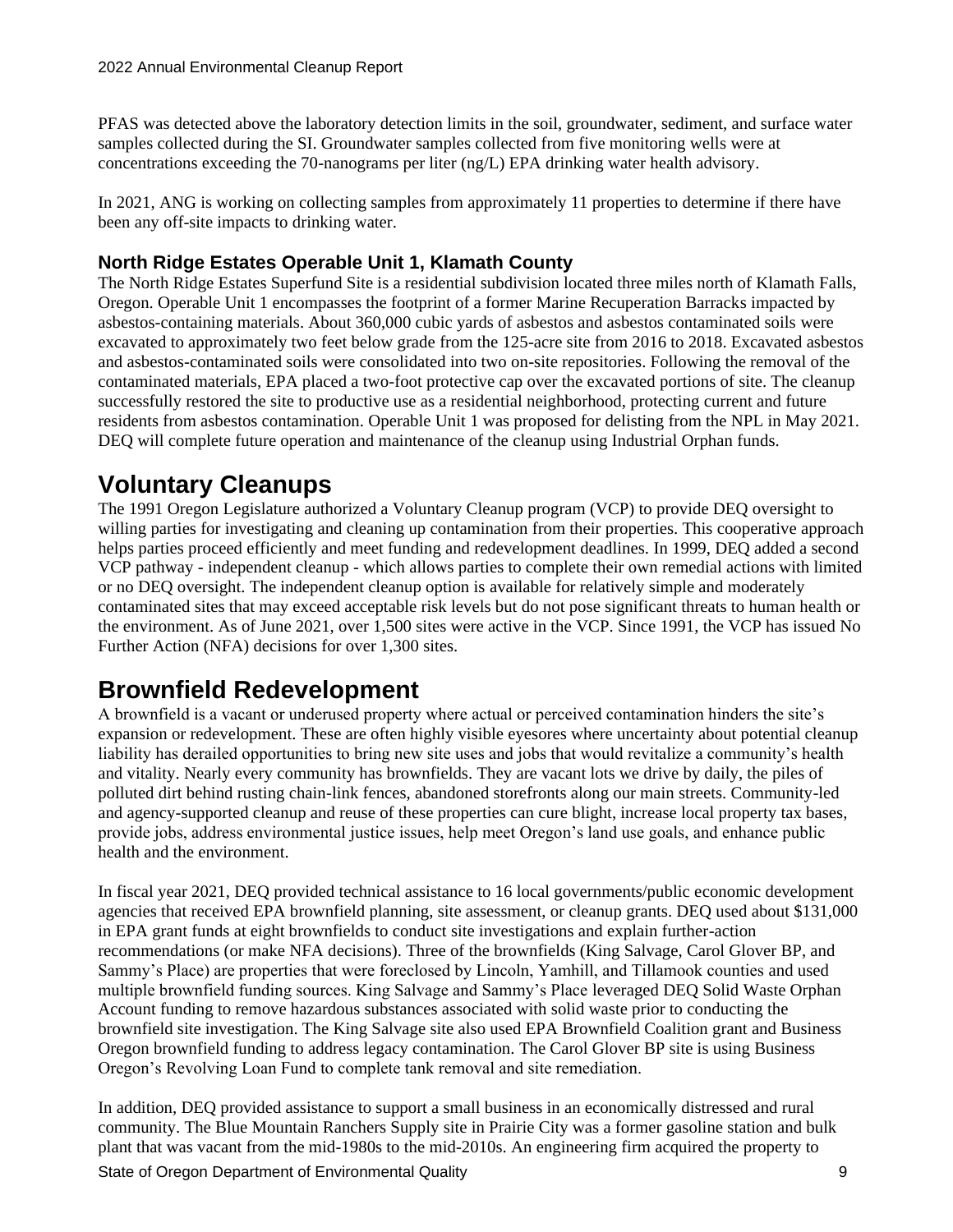provide local services and employment opportunities, however petroleum contamination associated with previous site use posed a potential risk. DEQ used EPA grant funding to decommission four underground storage tanks, remove petroleum-impacted material, and conduct a site investigation that determined that site conditions were safe for current and future use.

DEQ will continue to use federal brownfield funding to remove barriers to redevelopment at public and privately-owned properties, and work with project partners to leverage resources to return sites to protective and productive use to provide community benefits.

To provide information regarding brownfield resources in an accessible and interesting format, DEQ staff created a Story Map of the Former Johnson Oil site in Clatskanie (Columbia County). A link is available here: <https://storymaps.arcgis.com/stories/eef8710e7a37464f945650f11422aa05>

The Story Map is intended to encourage public entities, non-profits, and other potential brownfield applicants to consider potential brownfields in their respective communities, and to know the resources that are available to assist with brownfield planning, assessment, cleanup, and redevelopment.

While DEQ uses funding received from EPA (via the State Response Grant) to support brownfield site investigations and cleanup planning as explained above, EPA also offers grant funding directly to successful applicants to support planning, assessment, and cleanup. Fiscal year 2021 EPA grant recipients and ongoing brownfield projects are described below.

#### **Confederated Tribes of the Grand Ronde (Willamette Falls)**

EPA awarded an \$800,000 five-year multi-purpose grant that will be used to complete assessment and cleanup at the 23-acre former Blue Heron Paper Mill located immediately adjacent to Willamette Falls in downtown Oregon City.

#### **South Central Oregon Economic Development District (SCEODD)**

EPA awarded \$600,000 in assessment grant funds to Lake County and the Cities of Lakeview and Paisley. The grant will be used to develop an inventory of brownfield sites and a community involvement plan. Funding will also support the completion of 15 environmental site assessments throughout the region.

#### **Baker Technical Institute Coalition**

EPA awarded \$600,000 to the Baker Institute Coalition that is comprised of the City of Baker, the City of La Grande, and Eastern Oregon University. Assessment grant funds will be used to complete 32 environmental site assessments across the region, develop four cleanup plans, and support community engagement.

#### **City of Chiloquin**

EPA awarded \$300,000 to the City of Chiloquin to conduct eight environmental site assessments, three cleanup plans, one market study, and support at least four public engagement meetings.

### **On-Going EPA Assessment & Cleanup Grants**

DEQ continues to provide technical assistance and oversight on previously awarded EPA cleanup and assessment grants. These grant winners include the following programs:

- The Dalles, Wasco County, Port of The Dalles: \$600,000 (assessment)
- Harney County, Cities of Burns and Hines: \$600,000 (assessment)
- Coquille Indian Tribe/Mithihkwuh Economic Development Corporation: \$350,000 (assessment)
- Baker Technical Institute: \$500,000 (cleanup)
- City of Ontario, Malheur County and partner cities Nyssa and Vale: \$600,000 (assessment).
- Oregon Cascades West Council of Governments, and coalition partners (the cities of Newport and Toledo, the Confederated Tribes of the Siletz Indians, and Lincoln County): \$600,000 (assessment).
- Rogue Valley Council of Governments and coalition partners Jackson County and the cities of Medford, Central Point and Grants Pass: \$600,000 (assessment).
- City of Eugene, City of Springfield and Lane County: \$500,000 (assessment).

State of Oregon Department of Environmental Quality 10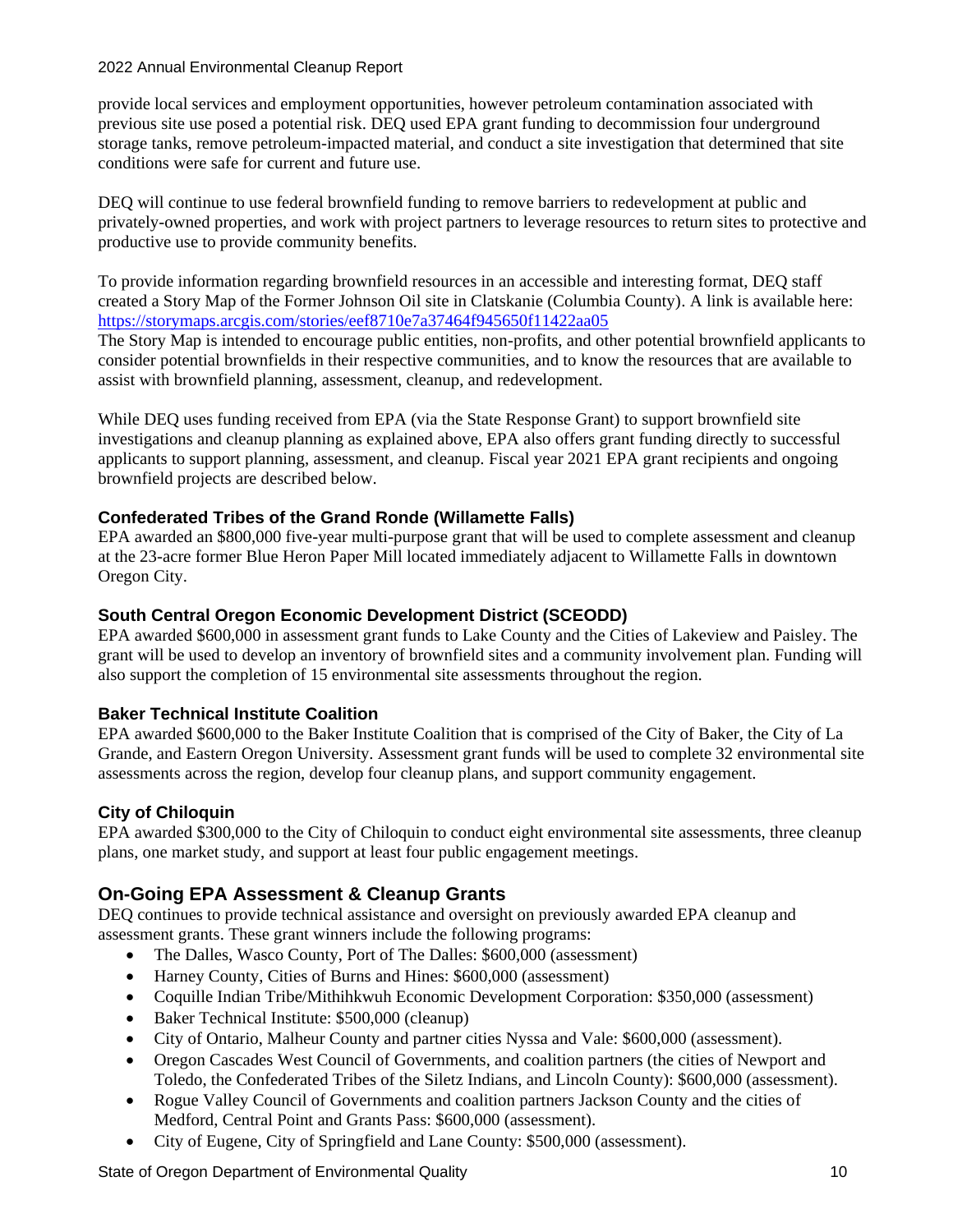- Cities of Corvallis, Albany, Monroe, and Philomath, and Benton: \$600,000 (assessment).
- Cities of Lakeview and Paisley, and Lake County: \$600,000 (assessment).
- City of Beaverton Public Safety Center: \$400,000 (cleanup).
- City of Beaverton Creekside District: \$300,000 (assessment).
- Prosper Portland, Former USPS Facility: \$500,000 (cleanup).
- Metro Coalition: \$600,000 (assessment).
- City of St. Helens: \$400,000 (assessment).

### **Prospective Purchaser Agreements**

Prospective Purchaser Agreements (PPAs) facilitate the cleanup and return to productive use of properties contaminated with hazardous substances. The agreements provide developers and others with the means to manage risk and liability before acquiring contaminated property, and to make financial investments and move forward with redevelopment following acquisition. A PPA is a legally binding agreement between DEQ and a prospective purchaser that limits the purchaser's liability for environmental cleanup at the property, in exchange for the purchaser providing a "substantial public benefit" such as cleanup, funding for cleanup, redevelopment of a vacant or underused property, or any other important public purpose. For each project, DEQ determines what constitutes a substantial public benefit, believing that flexibility is key to providing the best community outcomes from new site uses.

DEQ initiated six new PPAs in fiscal year 2021. The new PPAs cover a total of 86 acres and range in size from a third acre to 77 acres, supporting a wide variety of uses from industrial, to commercial, to mixed uses. The largest and most complex new PPA covers the Rossman Landfill in Oregon City, which has been closed for decades and is ideally located for mixed use development and a regional destination center. Also of note is the PPA with the city of Salem, which is making it possible for the City to proceed on much needed transportation systems upgrades. The area required for new right-of-way passes through a site with legacy contamination. The PPA process makes it possible for the City to provide the substantial public benefit of a safe and reliable road system without taking on unlimited liability.

DEQ's PPA program continues to manage the portfolio of more than 200 PPAs entered over the last 25 years around the state. The level of interest and activity in the PPA program remained strong throughout fiscal year 2021. More information on the PPA program can be found here: [https://www.oregon.gov/deq/Hazards-and-](https://www.oregon.gov/deq/Hazards-and-Cleanup/env-cleanup/Pages/Prospective-Purchaser-Agreements.aspx)[Cleanup/env-cleanup/Pages/Prospective-Purchaser-Agreements.aspx](https://www.oregon.gov/deq/Hazards-and-Cleanup/env-cleanup/Pages/Prospective-Purchaser-Agreements.aspx)

### **Industrial Orphan Sites**

Industrial Orphan sites<sup>1</sup> are contaminated properties where DEQ has determined the responsible parties are unknown, unwilling, or unable to undertake all required removal or remedial action. These sites include individual contaminated properties as well as area-wide sites where hazardous substances have affected sources of drinking water and other waterbodies.

DEQ generally designates a site an orphan when contamination at the site poses serious threats to human health or the environment. DEQ may also designate contaminated sites with significant but unrealized reuse potential (e.g., brownfields) as orphans. DEQ may also refer large and complex orphan sites to EPA for listing on the National Priorities List (NPL) and use the Industrial Orphan Site Account to pay the state's required 10 percent share of remedial action costs. Since 1992, DEQ has declared 120 sites Industrial Orphans. Forty-five of these sites have been cleaned up to No Further Action status, with many now supporting enhanced uses through redevelopment. The remaining orphans are in various stages of investigation and cleanup, including long-term monitoring and/or operation and maintenance (such as ongoing treatment systems to protect drinking water resources). During fiscal year 2021, DEQ worked actively on 12 Industrial Orphan sites.

In the 2021 legislative session DEQ sought General Obligation Pollution Control bonds to replenish the Industrial Orphan Site Account for the next two biennia, however DEQ received only partial authorization in

State of Oregon Department of Environmental Quality 11 and 11 and 11 and 11 and 11 and 11 and 11 and 11 and 11 1 Industrial Orphan sites are distinct from *Solid Waste Orphan sites* (discussed below).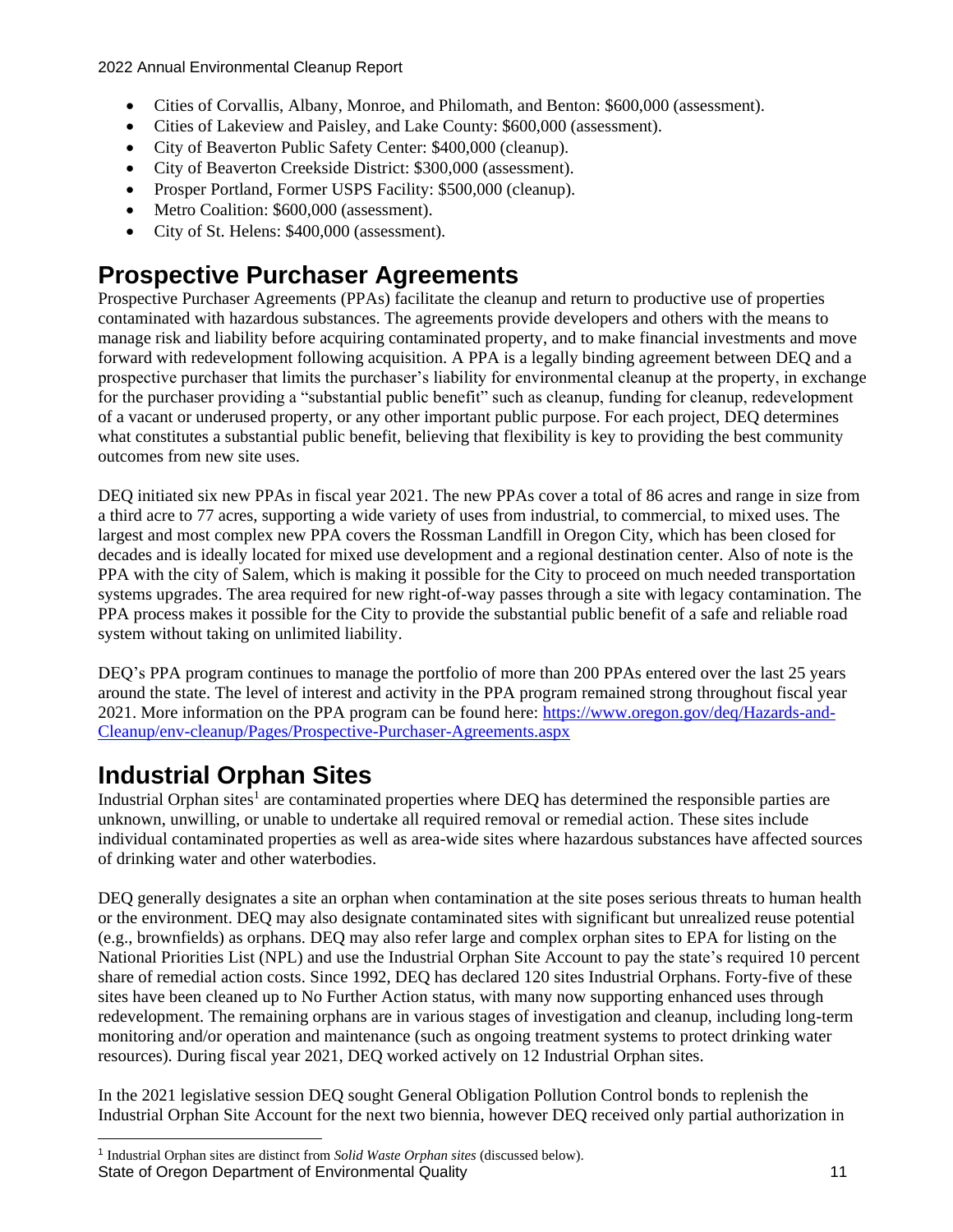HB 5008. This authorization is sufficient to maintain the prior maturing debt obligations coming due in FY21- 23 and provides approximately \$4.5 million in additional funding to pay for expenses associated with the bond sale and orphan remediation work.

DEQ will continue funding sites presenting significant risks to human health or the environment where responsible-party resources are unavailable. Subject to the availability of funds, DEQ will also consider using orphan funds to complete site cleanups rather than simply stabilize contamination, and to address eligible sites where development potential is significant.

Since 1991, DEQ has recovered approximately \$10.1 million of past expenditures from responsible parties and their insurance companies. While prospects for additional cost recovery are limited, DEQ will continue pursuing recovery of past orphan expenses to maximize funding available to perform cleanup activities at current and future orphan sites.

As mentioned above, states must contribute 10 percent of EPA's remedial-action costs and 100% of long-term monitoring and maintenance costs at NPL sites with no viable responsible parties. Subject in part to the cost and timing of EPA's remedial activities at NPL sites in Oregon, DEQ anticipates the need for \$5 - \$10 million of additional orphan funding to meet its estimated federal match requirements over the next 10 years. In the coming years DEQ will continue to face a very significant issue in paying for orphan site cleanups, in large part due to the required state share of remedial-action costs at NPL sites.

### **Solid Waste Orphan Site Account Program**

The Solid Waste Orphan Site Account (SWOSA) is a fee-funded program that focuses on the cleanup of actual or potential hazardous substance releases from local government-owned solid waste disposal sites (e.g., municipal landfills) or privately-owned solid waste disposal sites (e.g., dumps, junkyards). Generally, SWOSA sites differ from Industrial Orphan sites because sites must have accepted domestic solid waste.

Solid waste orphan sites come in many forms, and DEQ is currently evaluating a list of over 500 potential local government and private solid waste orphan sites to determine eligibility and prioritize sites. In fiscal year 2021, DEQ leadership approved a SWOSA funding plan that earmarked \$4.8M to clean up 12 high priority sites and to perform site assessments at an additional 100 sites across Oregon.

In fiscal year 2021, DEQ worked on numerous solid waste orphan sites, including a tire disposal and auto scrap yard, a metal scrap yard and clandestine drug lab, an auto dismantler and crusher, and a lumber yard. These projects have taken a large amount of intra-agency coordination and interagency coordination between DEQ, OHA, Regional Solutions, and local governments. DEQ has worked on multiple SWOSA projects where local governments have contributed resources to help clean up sites. Local government contributions could include funding, labor, or reducing waste management fees. Once cleanup actions are complete and threats to human health and the environment are abated, the sale and redevelopment of these sites improves local property value and local tax revenue.

DEQ's goal is to prioritize sites that would provide equitable funding to underserved communities throughout Oregon in order to improve local conditions and build trust in the government. This will be accomplished by performing targeted cleanup while utilizing local businesses to complete cleanup actions. This approach channels SWOSA funds into the community and paves the way for redevelopment.

## **3. Cleanup Milestones and Projections**

This section summarizes Cleanup program achievements in fiscal year 2021 (July 1, 2020 to June 30, 2021) and projections for the fiscal year ahead.

### **Accomplishments – Fiscal Year 2021**

State of Oregon Department of Environmental Quality 12 12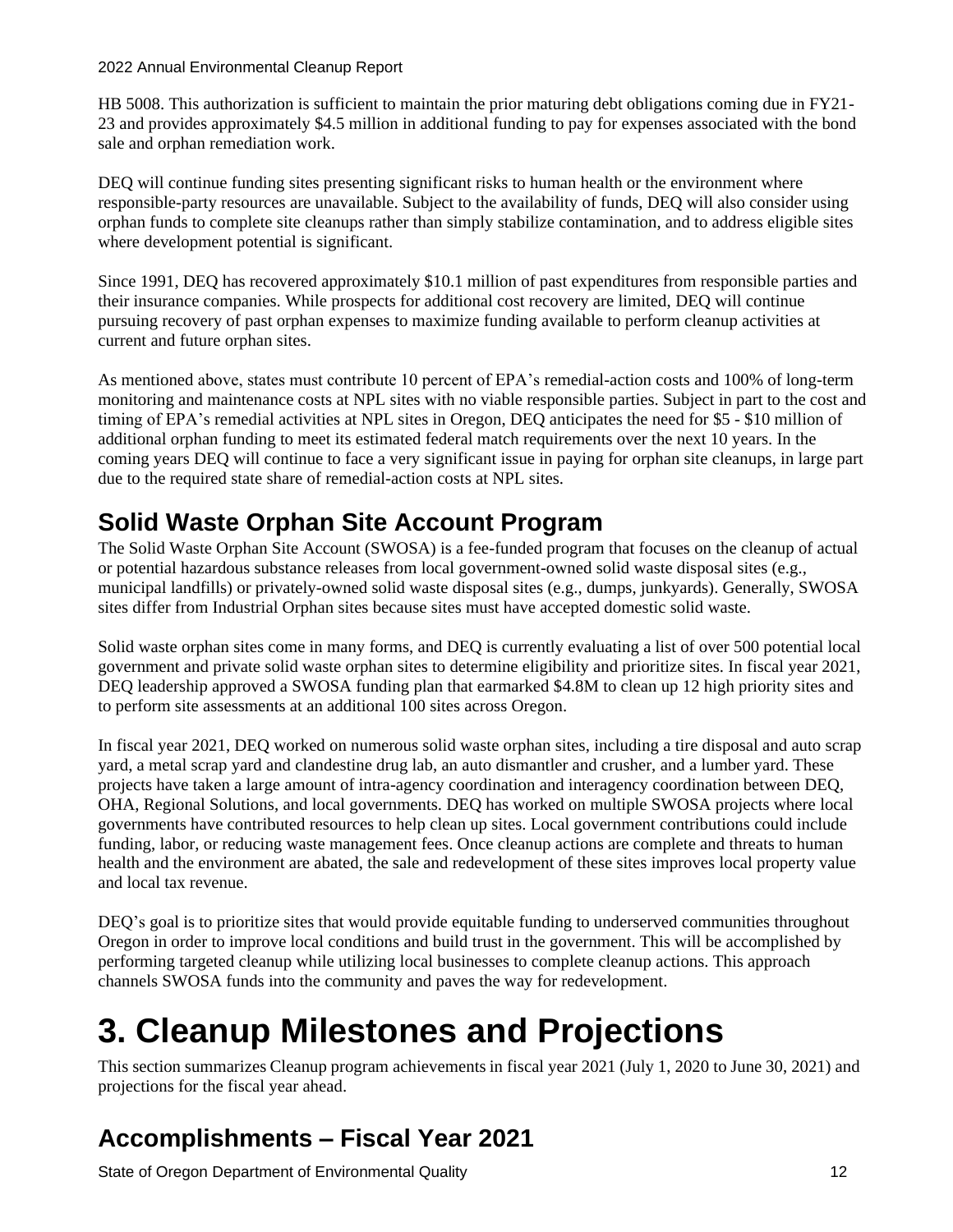### **Sites in DEQ's Database**

Since 1988, DEQ has identified over 6,000 contaminated and potentially contaminated sites in Oregon and compiled information regarding these sites in the Environmental Cleanup Site Information (ECSI) database. DEQ identified 43 new sites in fiscal year 2021.

The most highly contaminated sites have been identified and the discovery of new sites should decline in the future. However, the "universe" of future cleanup sites is unknown. State law does not require reporting of contaminated sites to DEQ (with the exception of underground storage tank releases and current spills above reportable quantities). Thus, there are "legacy" contaminated sites that DEQ may not learn about until: 1) they come into the Voluntary Cleanup program (described in Section 2); or 2) a third party reports them to DEQ; or 3) they are discovered by DEQ's Cleanup staff conducting research in various parts of the state. Additionally, new releases still occur, and people find unexpected contamination during construction or other activities – events that DEQ cannot predict.

### **Confirmed Release List Sites**

In fiscal year 2021, DEQ removed two sites from the Confirmed Release List. The list includes sites with documented contamination (rather than just being suspected). In recent years DEQ has limited its use of the Confirmed Release List, preferring instead to document sites in ECSI as either suspected release sites or documenting sites by activity, such as site screening or preliminary assessment.

### **Preliminary Assessments**

A preliminary assessment is an investigation of a site, its surroundings, and plants and animals potentially affected by pollution. DEQ reviews a site's history and conducts a walk-through to determine whether contamination is likely and what its effects could be – and may take samples. DEQ uses this information to determine the site's priority for further investigation and cleanup. In fiscal year 2021, DEQ or parties working with DEQ completed five Preliminary Assessments.

### **Removal Actions**

A formal removal is a cleanup that occurs before, during or in lieu of, a remedial investigation, feasibility study or a final cleanup remedy. An informal removal is a cleanup that occurs to address low priority contamination and in the absence of a remedial investigation, feasibility study and ROD. Parties working within DEQ's Voluntary Cleanup program typically perform informal removals and receive No Further Action determination letters. Removals are commonly used to address "hot spots" of contamination. Removals help protect public health by preventing exposure to contaminants and the further spread of contamination. Removals are typically short-term activities over several months but on occasion may take several years to complete. In fiscal year 2021, Oregon initiated three and completed four formal removal actions.

### **Remedial Investigations**

A remedial investigation involves the characterization of hazardous substances, characterization of the facility, performance of baseline human health and ecological risk assessments, and collection and evaluation of information relevant to the identification of hot spots of contamination. In fiscal year 2021, DEQ approved four as final. Remedial investigations often take more than a year to complete so investigations started in a given fiscal year are generally completed in a subsequent fiscal year.

### **Feasibility Studies**

Feasibility studies provide detailed comparisons of possible cleanup methods for site contamination posing unacceptable levels of risk. Various remedial approaches or technologies are developed and evaluated for protectiveness. Options that would protect human health and the environment are then evaluated for effectiveness, ease of implementation, reliability, implementation risk and reasonableness of cost, as the law requires. DEQ recommends an option as the cleanup strategy and makes the selection after consideration of public comment. DEQ approved one Feasibility Study as complete in fiscal year 2021.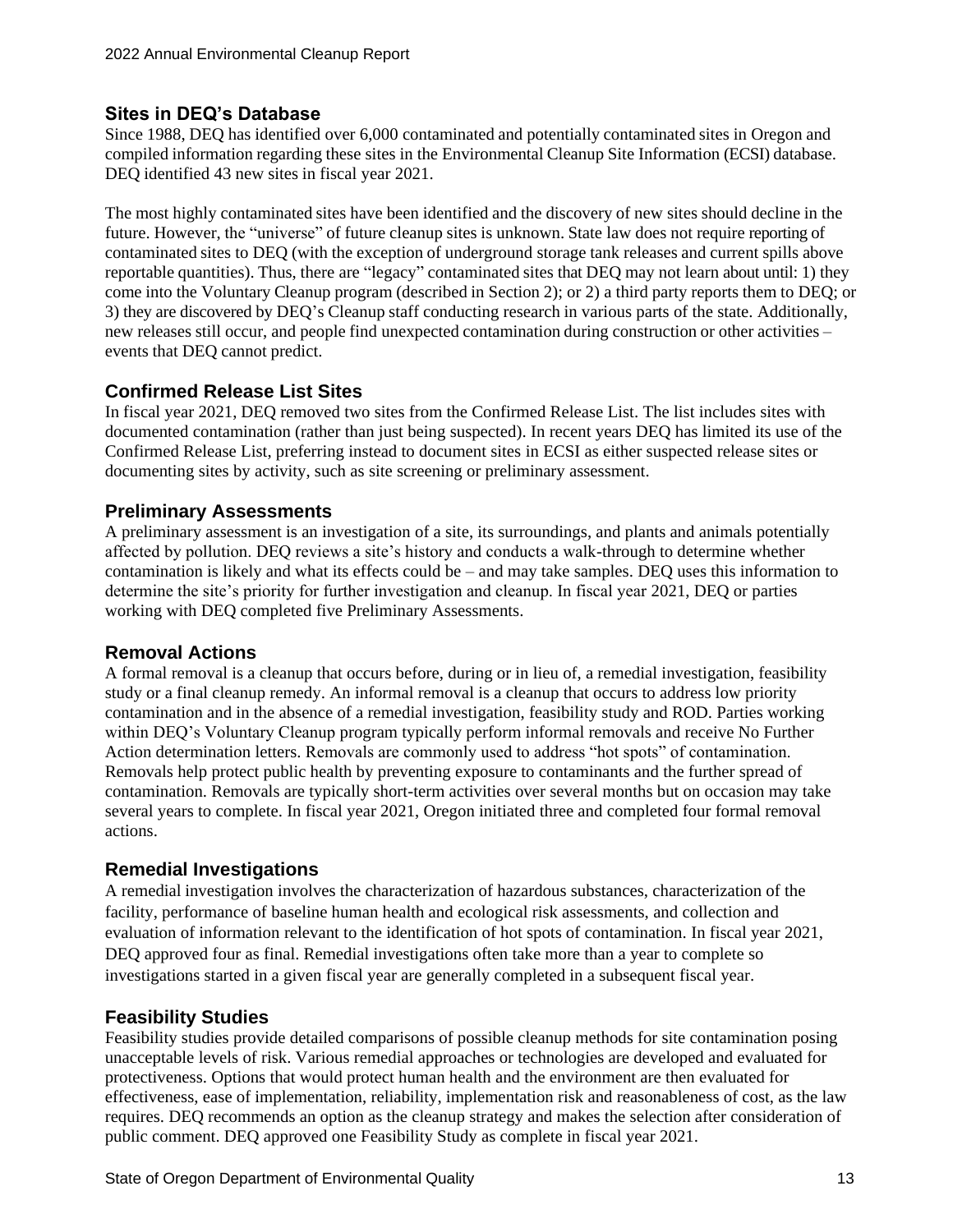### **Records of Decision**

A ROD documents DEQ's decision on a site's cleanup method, based on the options evaluated in the feasibility study. DEQ finalizes the record of decision after evaluating public comments on the proposed approach and adjusting it as needed. The ROD draws upon remedial investigation and feasibility study findings to summarize the nature and extent of contamination and any risks it poses, the alternatives considered in the feasibility study, and the selected cleanup alternative to be implemented. DEQ completed three RODs in fiscal year 2021. It takes several months to write a ROD, open it for public comment, and approve it. Many simpler sites are addressed using staff memos and reports rather than a ROD.

### **Remedial Actions**

A remedial action is the final cleanup action at a site. Remedial actions may involve eliminating contamination from a site by excavation or treatment; isolating the contamination through institutional controls, such as deed restrictions that limit certain land or water uses to prevent exposure; or use of engineering controls such as caps, fencing or subsurface barriers. DEQ provided oversight for six remedial actions initiated in fiscal year 2021 and determined that nine were complete.

### **No Further Action Decisions (NFA)**

DEQ makes a NFA decision after concluding that a site no longer poses risks to human health or the environment, and no additional investigation or cleanup is needed. During fiscal year 2021, DEQ issued NFA decisions for 94 sites. The number of NFA decisions exceeds the number of records of decisions and remedial actions because many simple sites are cleaned up independently and then request DEQ review that the site is now protective in order to issue a NFA decision. In other cases, DEQ determines that low levels of contamination do not threaten human health or the environment. At the end of fiscal year 2021, there were a total of 2,309 cleanup sites with DEQ NFA decisions. This amounts to approximately 39% percent of all sites in DEQ's ECSI database.

### **Cleanup Actions Initiated and Completed for Fiscal Year 2021; Forecast for Fiscal Year 2022**

The following table summarizes actions completed by DEQ's Environmental Cleanup program during fiscal year 2021. A forecast for fiscal year 2022 is also included.

|                                                                     | <b>Fiscal Year 2021</b><br><b>Site actions</b><br>(Actual) |                  | <b>Fiscal Year 2022</b><br>(Forecast) |                  |
|---------------------------------------------------------------------|------------------------------------------------------------|------------------|---------------------------------------|------------------|
|                                                                     | <b>Initiated</b>                                           | <b>Completed</b> | <b>Initiated</b>                      | <b>Completed</b> |
| Suspected Release Sites Added to ECSI Database                      |                                                            | 43               |                                       | 43               |
| Added to Confirmed Release List                                     |                                                            | $\mathbf{0}$     |                                       |                  |
| Added to Inventory                                                  |                                                            | $\theta$         |                                       |                  |
| Site Screenings                                                     | 6                                                          | 5                | 6                                     | 5                |
| <b>Preliminary Assessments</b>                                      | 3                                                          | 5                | 3                                     | 5                |
| Removal Actions (formal)                                            | 3                                                          | 4                | 3                                     | 4                |
| Remedial Investigations                                             | 6                                                          | 4                | 6                                     | 4                |
| <b>Feasibility Studies</b>                                          |                                                            |                  |                                       |                  |
| Records of Decision                                                 | 2                                                          | 3                | 2                                     | 3                |
| <b>Remedial Actions</b>                                             | 6                                                          | 9                | 6                                     | 9                |
| No Further Action Decisions (including informal<br>removal actions) |                                                            | 94               |                                       | 94               |

Note 1: Fiscal year 2022 forecasts are based on best professional judgement of the Cleanup program management team. One-time actions show data in the "completed" columns only.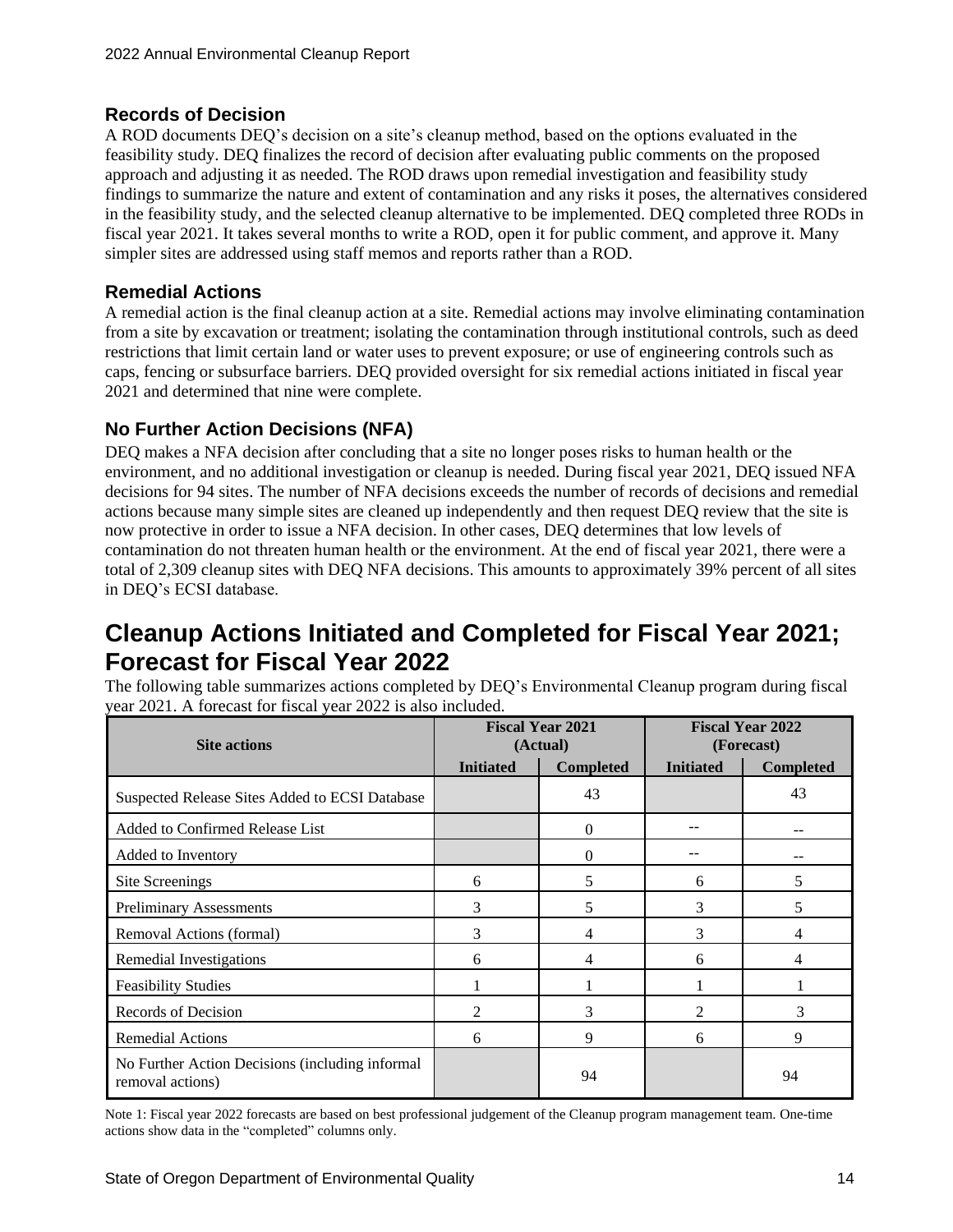Note 2: The COVID-19 pandemic and unprecedented wildfire have resulted in lower than predicted Cleanup Actions in fiscal year 2021. Nevertheless, DEQ's Cleanup program is stable and in fiscal year 2022 DEQ expects to complete a similar number of Cleanup Actions.

## **4. Cleanup Program Modernization**

As Oregon's population grows and its industries evolve, DEQ's Environmental Cleanup program faces new opportunities and new challenges. Statewide, former industrial sites are being redeveloped for new purposes, and DEQ often now works on smaller sites that require quick turnaround to facilitate real estate transactions. Meanwhile, DEQ is called to engage residents in neighbouring communities while it performs essential oversight of cleanup.

Over the past two decades, revenue sources have declined while DEQ adjusted programs and responsibilities to meet changing needs and expectations. The program is operating with fewer filled positions, despite greater pressures on staff and management. To address this situation, DEQ will modernize its program by stabilizing funding and strategically planning the work ahead.

### **Funding Modernization**

DEQ's Environmental Cleanup program relies on a complex variety of revenue sources, including cost recovery, fees, federal grants, and bond sales. The program's internal systems and funding structure have remained largely the same since its inception over 30 years ago. Both internal systems and funding structure need an update. A description of funding sources follows.

### **Cost recovery**

Cleanup and hazardous waste laws authorize DEQ to charge all reasonable costs attributable to or associated with cleanup or hazardous waste activities at a particular site. Many of DEQ's expenses are financed through cost recovery and from the responsible parties performing cleanups. DEQ recovers costs for both cleanup oversight and, if necessary, the cost of contractors hired to perform the cleanup. Responsible parties are often reluctant to pay full costs.

### **Fees**

Fees pay a portion of Environmental Cleanup program costs, and fee revenue has declined in recent years. Senate Bill 57, which passed the Oregon Legislature in 2021, updated the fees collected at the hazardous waste landfill near Arlington which help support the Environmental Cleanup programs. DEQ also uses a portion of this fee revenue to meet federal grant match requirements.

### **Dry Cleaner Program**

Dry cleaning facility operators pay fees to fund site assessment and/or cleanup of qualifying dry cleaner sites and DEQ oversight of the industry via the Dry Cleaner program. Dry cleaner revenues are declining as businesses close over time or switch to using less toxic products. With limited funding, DEQ is unable to perform consistent inspections and provide adequate assistance for sufficiently managing perchloroethylene (PCE), a hazardous substance historically used by the dry cleaning industry. Because of the declining amount of inspection and cleanup work being done, DEQ has assigned Dry Cleaner program oversight to Hazardous Waste and Air Quality programs while continuing to examine strategies to adequately fund future dry cleaner site cleanups.

### **Federal funds**

Grants, primarily from EPA, support cleanup work in several ways. DEQ uses grants to fund the development and administration of the statewide Environmental Cleanup program; support efforts to develop brownfield sites; pay for federal-level site assessments and brownfield assessments; and enable staff to participate in decisions related to EPA Superfund sites in Oregon. The U.S. Department of Defense also provides some funding through a cooperative agreement for DEQ's oversight of cleanups at military facilities. Generally,